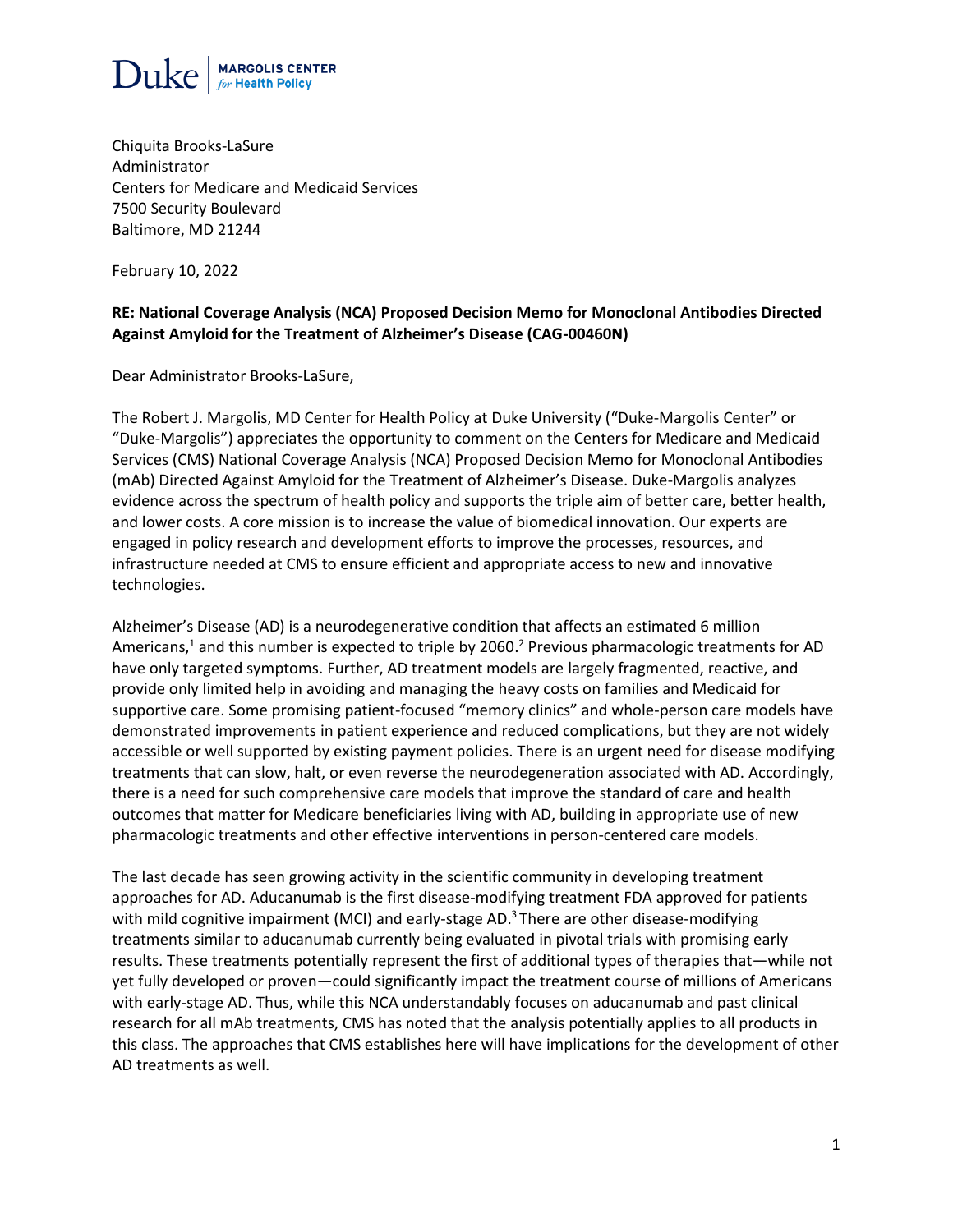Our comments are informed by Duke-Margolis's independent analyses of the proposed decision memo and recent convenings with a broad set of stakeholders that include patient advocacy groups, researchers, payers, and developers of mAb treatments. Our recommendations describe opportunities for CMS to refine their proposed decision in light of the growing and evolving body of evidence for mAb treatments, which CMS policies will undoubtedly influence.

Our recommendations are summarized below:

## *CMS Should Clarify the Pathway for Expanding Coverage Beyond RCTs – Building on RCTs Already Underway* • The final NCD should conduct a careful review of comments to determine whether current evidence on mAbs is not sufficient for a broader NCA at this time, and if not, provide clearer guidance on what evidence is needed for broader coverage for a particular mAb treatment and the class. • CMS should leverage FDA's regulatory guidance for ongoing trials to provide more clarity on requirements for broader coverage of individual mAbs and the class of mAbs. • CMS should clarify whether it will rely on FDA's future determinations about the validity of plaque reduction as a surrogate endpoint for the class of mAbs. *CMS Should Clarify How Broader Coverage with Evidence Development Can Resolve Further Key Questions About Safety and Effectiveness in Diverse Beneficiary Populations* • CMS should describe and support a pathway for addressing important safety and effectiveness questions not addressed in "traditional" RCTs – and for advancing better care for AD patients. • For AD mAb treatments that have produced substantial evidence of effectiveness and safety, CMS should describe more specific evidence expectations for subgroups of patients (based on race, ethnicity, risk of complications, or other important characteristics) and how this evidence can be developed through feasible real-world evidence (RWE) strategies that do not unduly restrict access. *CMS Should Implement CMS-FDA Collaboration, with Sharing of Evidence from Manufacturers and Inclusion of Other Stakeholders and Federal Expertise to Inform Coverage Decisions* • CMS and FDA, with other public health agencies, should implement a coordinated, ongoing process to assess the growing evidence related to classes of AD products and individual products—promoting comprehensive and timely evidence evaluation, and predictability in agency action. Product developers and other stakeholders should have transparent mechanisms for input into this process.

Our detailed comments on our recommendations follow, framed in terms of the relevant context and history of Medicare's coverage processes for new technologies.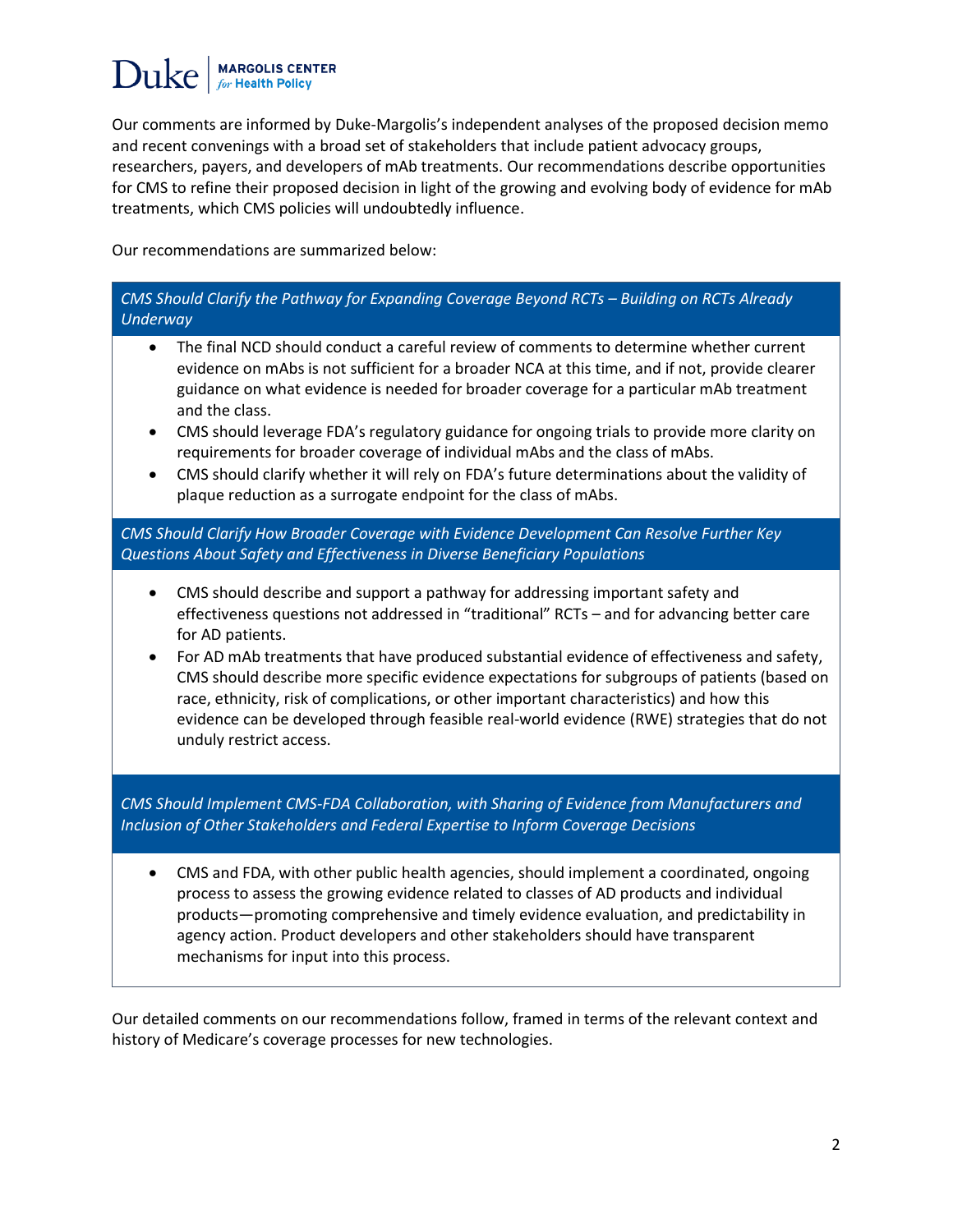l

#### **The National Coverage Analysis Context for the Proposed mAb Coverage Decision**

#### *Reasonable and Necessary Medicare Coverage Standard*

Medicare coverage is based on whether items and services fall in benefit categories contained under 1861(S)(2)(A) or 1861(S)(2)(B) of the Social Security Act and a determination of if they are reasonable and necessary for the diagnosis or treatment of illness or injury or to improve the functioning of Medicare beneficiaries. CMS considers an item or a service reasonable and necessary<sup>4</sup> if it is: (1) safe and effective, (2) not experimental or investigational, and (3) appropriate for use in Medicare beneficiaries.<sup>a</sup>

While it is not codified in statute, the definition of reasonable and necessary has been a longstanding basis for coverage. The reasonable and necessary standard fosters predictability in the evidence development needed by developers to secure Medicare coverage, which in turn, ensures the best outcomes for Medicare beneficiaries. Coverage is critical in whether Medicare beneficiaries have access to novel, often high-cost technologies.

Importantly, coverage determinations are not based on cost or cost-effectiveness considerations. The proposed NCA included no analysis of cost issues and was instead based entirely on analysis of the implications of the use of mAb treatments that would be most appropriate for the well-being of Medicare beneficiaries given currently available evidence.

While the vast majority of new medical products are covered routinely or through local coverage decisions (LCDs), certain new types of medical products have raised issues about whether and how the reasonable and necessary standard applies. In these cases, a formal national coverage determination (NCD) is generally made at the level of a product class or procedures specific to a product class. In cases where there are only single products that fall under an NCD, CMS aims to ensure that the final coverage determination also provides appropriate access to future approved products. The resulting coverage generally depends on the strength of the evidence at the time of the determination, which in turn depends on the types of clinical studies used to evaluate the new item or service. CMS places greater confidence in data that comes from well-designed randomized controlled trials (RCTs) compared to other studies, as RCTs are the most rigorous approach to establish causality between an intervention and outcomes, with minimum bias. This approach generally aligns with FDA approvals for new products or technologies that are based on the results from pivotal trials, usually RCTs.

In its assessment for Medicare coverage, CMS evaluates how the available clinical evidence can be applied and generalized to Medicare beneficiaries. When there is insufficient evidence to make an assessment on reasonable and necessary for Medicare beneficiaries, CMS has used Coverage with Evidence Development (CED) to provide patient access while requiring evidence development that can substantiate and further expand the reasonable and necessary determination if supported by the evidence.<sup>5</sup> CED has not been codified in regulations; however, it has been CMS's policy for over 15 years.

<sup>&</sup>lt;sup>a</sup> Reasonable and Necessary: The third criterion includes the duration and frequency that is considered appropriate for the item or service in terms of whether it is: Furnished in accordance with accepted standards of medical practice for the diagnosis or treatment of the patient's condition or to improve the function of a malformed body member; Furnished in a setting appropriate to the patient's medical needs and condition; Ordered and furnished by qualified personnel; One that meets, but does not exceed, the patient's medical need; and At least as beneficial as an existing and available medically appropriate alternative.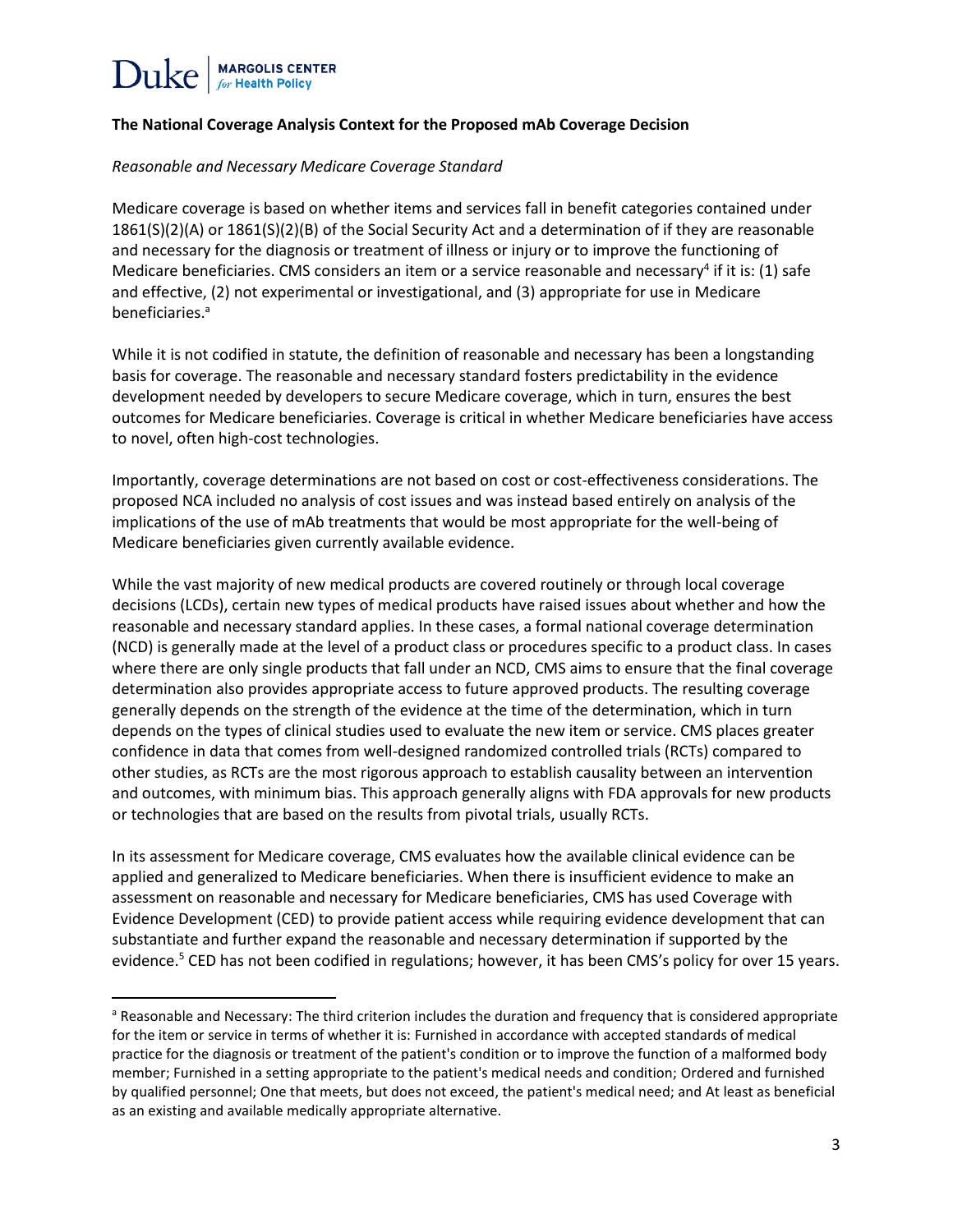CED has been a crucial tool in ensuring earlier and wider diffusion with greater confidence for important, innovative technologies to the Medicare population, particularly technologies that are approved through expedited pathways and are FDA approved with preliminary evidence.<sup>6</sup>As CED requires evidence development, it has been used to assess how well an intervention works in real-world practice settings, for subpopulations of the diverse Medicare population which are typically not well represented in pivotal trials for approval, and (particularly for diagnostics) the technology's impact on medical decision-making. In many cases, CED has resulted in evidence development on treatment effects for diverse patient subgroups and practices that lead to clinical insights and better decisions for current and future Medicare beneficiaries related to expectations and management of complications of treatment, long-term effects, and treatment durability—data that are generally not available through RCT pivotal trials.

#### *Evidence Needed on mAb Treatment for Reasonable and Necessary Coverage*

For this NCA for the mAb product class, CMS's evidence review included an analysis of current published and peer-reviewed literature on mAb treatment and available data from the aducanumab pivotal trials, EMERGE and ENGAGE. This is a reflection of the published and peer-reviewed literature available. As aducanumab is the only FDA approved product, CMS's review mostly focused on the strength and quality of aducanumab's body of evidence along with evidence from older mAb treatments no longer in the late-stage pipeline.

As described earlier, aducanumab is the first treatment of its kind to be approved by the FDA. Aducanumab received approval through an accelerated approval pathway based on a surrogate endpoint—the drug's effect on amyloid plaque removal—that the FDA concluded was reasonably likely to predict clinical benefit. Importantly, while the clinical trial evidence from the aducanumab pivotal trials demonstrated a significant difference in amyloid plaque removal, neither trial met their primary effectiveness endpoint.<sup>7,8</sup> The FDA reported that a post-hoc secondary analysis for the EMERGE trial did demonstrate statistical significance for its primary endpoint and for secondary effectiveness endpoints on cognition and function.<sup>9</sup>

CMS's overall assessment was that mAb treatment for AD was not reasonable and necessary for Medicare beneficiaries. They concluded that the evidence supporting effectiveness of mAb treatment, which it defined as a clinically meaningful difference in decline in cognition and function, was inconclusive. Their assessment emphasized the following main points:

- While CMS agreed with FDA that aducanumab effectively clears amyloid plaque, it also noted evidence that suggests that amyloid plaque reduction is a heterogenous marker with a less proximate connection to clinical outcomes. CMS stated that the role of amyloid plaque in AD remains controversial and cited a study<sup>10</sup> that concluded that there is no published peerreviewed evidence that confirms that a change in any biomarker (like amyloid-plaque removal) predicts a clinical benefit.
- CMS highlighted the findings of the FDA's Peripheral and Central Nervous System Drugs Advisory Committee that voted against the approval of aducanumab, stipulating that there was not sufficient evidence to show that the drug was effective in slowing cognitive decline based on its two phase 3 studies. It further noted that while the post-hoc analysis of the EMERGE trial demonstrated *statistical* significance of outcomes assessing cognition and function, there are open questions regarding the reliability of those results and thus conclusive evidence can only be substantiated by further RCT evidence.<sup>11</sup>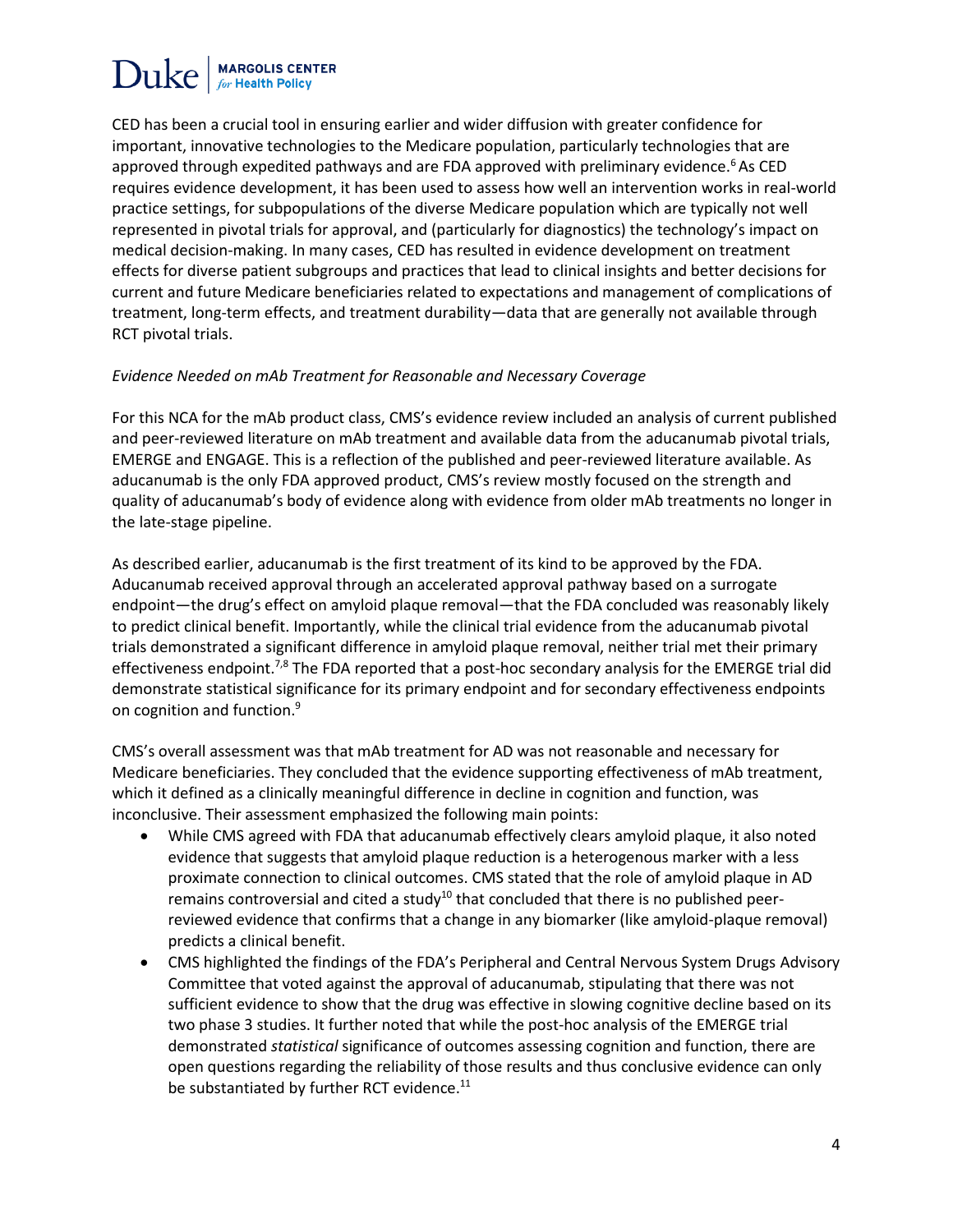# $\text{Duke}$  MARGOLIS CENTER

• In discussing safety issues, including headaches, dizziness, falls, and amyloid-related imaging abnormalities (ARIA), CMS highlighted the breadth of the proposed patient population for coverage, including diverse subgroups of patients common in Medicare with conditions that could exacerbate risks from the treatment. The safety issues highlighted a need to better predict and manage adverse events when they occur both short- and long-term especially for beneficiaries at higher risk.

Based on these points, CMS concluded that due to a lack of clear clinical benefit and potential frequency of adverse events for many Medicare beneficiaries, the evidence did not support that the benefits outweighed the harms of mAb treatment for Medicare beneficiaries.

In lieu of non-coverage, given the very high burden of disease and urgent need for effective treatments, CMS proposed to issue limited coverage of mAb treatment through CED in approved RCTs in hospital outpatient settings only, to ensure appropriate safety measures and improve the evidence regarding effectiveness.

The available published and trial data on safety showing significant risks, coupled with the limited evidence on effectiveness, was the basis for the CMS proposed decision. Reflecting the NCA's focus on existing evidence, CMS's analysis of the evidence of mAb treatment, while comprehensive, did not include emerging evidence from leading mAb candidates currently in phase 3 studies with expected primary completion dates in 2022 and 2023.

In the proposed decision, CMS provides general guidance on desired evidence, in the context of new RCTs, with several notable features. The patient inclusion criteria in this CED are similar to those in other AD mAb trials, with the added specificity that peer-reviewed, validated tests to measure cognition and function must be used to diagnose MCI or early-onset AD. Exclusion criteria are also consistent with ongoing trials and are another means to ensure that patients are protected against adverse events. In addition, also for safety, the site of service is limited to the hospital-based outpatient setting to minimize any potential harms from the treatment. Finally, and importantly, CMS proposed that the diversity of patients in each trial must be representative of the national population with AD, likely to capture accurate data on any potential subgroup effects and to promote clinical trial diversity. But the opportunities for many ongoing trials, registries, and other existing longitudinal data collection to advance these goals are not described, even though they represent a substantial foundation of evidence development capacity on these topics.

This underscores one of the main tenets in Duke-Margolis's recommendations. Important RCT data on safety and effectiveness is forthcoming on multiple mAb products, with primary endpoint readouts likely to come out within months of the expected final decision memo in April – as soon as June and September 2022 (see Table 1 in the Appendix). CMS NCAs must be based on evidence, and CMS will need to respond to extensive comments on its analysis of the implications for coverage of the evidence to date. In addition, as different mAb treatments may have different safety and effectiveness profiles and as more class-level evidence on the validity of plaque reduction as a surrogate marker may emerge, CMS should provide guidance on how additional evidence on safety and effectiveness from this nearterm evolving body of studies would impact its reasonable and necessary assessment for coverage to newer mAb treatments.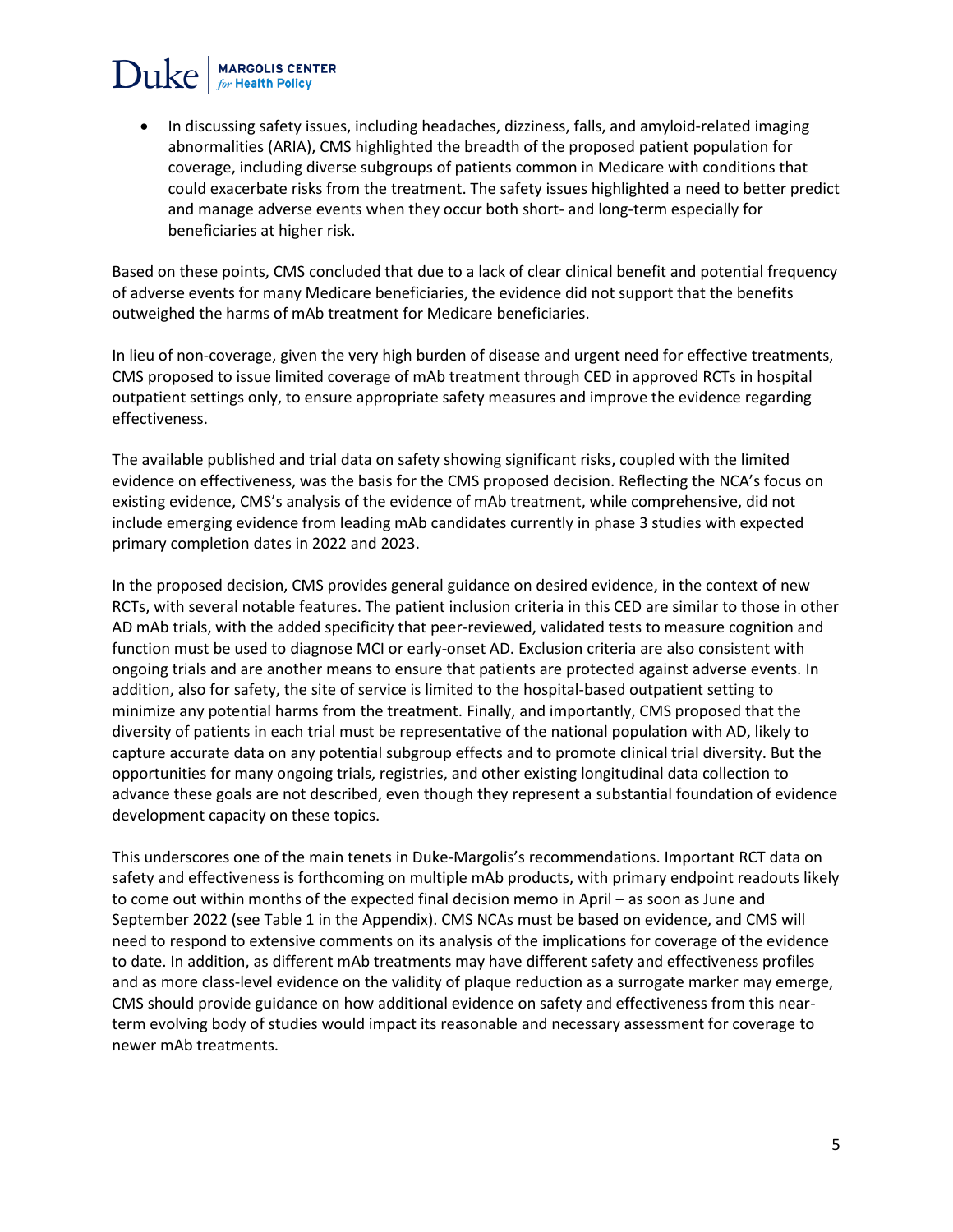### *Precedents and Differences from other NCAs with RCT Requirements for CED*

Aducanumab is not the first accelerated approval product for which CMS has had questions regarding effectiveness. CMS has historically covered accelerated approval drugs for on-label uses, many of which have been in the oncology and immunology space.<sup>12</sup> With very few exceptions, there are no NCDs that impose criteria on their adoption and use. Moreover, for these exceptional NCDs, requirements generally did not extend beyond FDA approved phase 4 confirmatory studies. In one NCD for colorectal cancer drugs including Oxaliplatin (Eloxatin™), irinotecan (Camptosar®), cetuximab (Erbitux™), and bevacizumab (Avastin™), which had specific labeled indications for patients without alternative treatments, CMS provided coverage for off-label uses for "clinical trials identified by CMS and sponsored by the National Cancer Institute (NCI)." Notably, no new clinical trials resulted from these CED frameworks. <sup>13</sup> While all of these accelerated approvals based on surrogate endpoints resulted in coverage, the Medicare populations covered were relatively narrow, generally with advanced disease and a much more proximate risk of severe complications and death, compared to the AD mAB proposed population. Some accelerated approvals have come under FDA review due to the failure of completion of confirmatory trials showing improved health outcomes.<sup>14</sup>

CMS's assessment of mAb evidence to date (mainly aducanumab) noted not only the absence of clear evidence of effectiveness but also other major distinctions from these prior covered accelerated approval drugs. CMS noted that while AD clearly represents an unmet medical need, the labeled population of early-stage patients was very broad and may have years of minimally-impaired quality of life ahead. Many of these beneficiaries have conditions that could exacerbate risks from treatment side effects or may not respond to treatment.

For other categories of products, particularly devices and diagnostics, CMS has proposed CEDs through RCTs only. CMS has proposed such RCT requirements for coverage when:

- Published peer-reviewed literature did not provide evidence on long-term health impacts or product durability.
- CMS had safety concerns due to the nature of the procedure or the rates of adverse events in Medicare populations.
- Completed studies were not methodologically rigorous by CMS's standards (for example, retrospective studies, studies with small sample sizes, samples without or with few representatives of Medicare populations, lack of comparators) and thus could not demonstrate sufficient benefit for Medicare populations.
- Disease history, pathway, and management were not well understood.
- In the case of diagnostics, an effect on clinical management of the patient's condition was not shown, even if there was strong evidence that the diagnostic worked.

After reviewing comments, CMS *retained* the RCT or concurrent control arm requirement in the final coverage determination in cases where: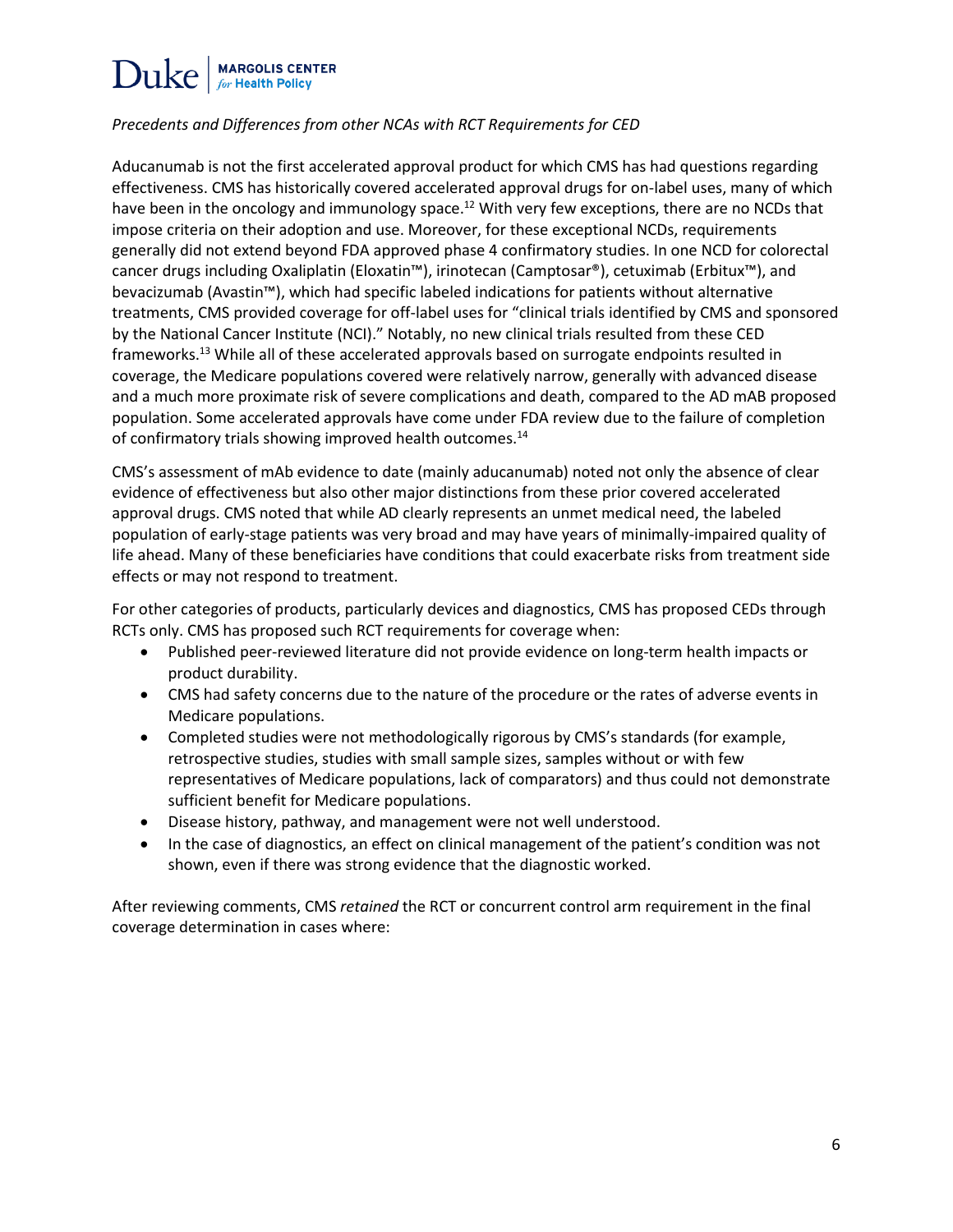### **MARGOLIS CENTER**  $Duke$

l

- The peer-reviewed literature available had too many limitations to draw conclusions about product benefit<sup>b, c</sup> and,
- The effect of the diagnostic on care management was not clear and did not result in clear benefits to health outcomes.<sup>d</sup>

For most of the cases where CMS proposed RCT-only criteria, CMS ultimately expanded these CED criteria beyond RCTs in response to public comments. Indeed, in this proposed NCA, CMS invited public comments regarding additional clinical data and evidence on mAb treatment, particularly evidence relevant to aducanumab. To the extent that proposed CED criteria provide general guidance on evidence that *could* substantiate reasonable and necessary coverage, now and in the future, this public comment period allows stakeholders to address *how* CMS can best address their evidence questions through CED or other coverage criteria. Prior CMS decisions consistently emphasize that a key issue is whether the peer-reviewed literature has too many limitations to draw conclusions about product benefit, especially if significant safety risks appear to be present.

CMS *expanded* their proposed CED (RCT or concurrent control arm) criteria in cases where:

- Product was a treatment of last resort with evidence of effectiveness in a targeted patient population and there was certainty of confirmatory phase 4 post-approval studies.<sup>e</sup>
- Evidence could be developed outside the confines of an RCT, with enough reliability in patient populations and care pathways that further needed evidence could be addressed through

<sup>b</sup> Vagus Nerve Stimulation (CAG-00313R2): CMS analysis found that traditional treatments can still successfully ameliorate the symptoms of Treatment Resistant Depression, highlighting the need for double-blind studies to prevent potential bias between treatment and control group.

<sup>c</sup> Transcutaneous Electrical Nerve Stimulation (TENS) for Chronic Lower Back Pain (CAG-00429N): A 2010 report from the American Academy of Neurology summarizing literature on the topic concluded that TENS was not effective in relieving chronic back pain, spurring CMS to reevaluate existing coverage for TENS. Upon their own investigation, CMS decided that the studies examining the effects of TENS were either methodologically limited or reported little to no clinical benefit.

<sup>d</sup> Pharmacogenomic Testing for Warfarin Response (CAG-00400N): CMS analysis found that although pharmacogenomic testing of different alleles did predict warfarin responsiveness, there was not enough evidence to show how test results influenced patient care management and treatment plans. As a result, the effect of testing for warfarin response on health outcomes was unclear.

<sup>e</sup> CAR-T Cells (CAG-0051N): CMS proposed CED for CAR-T therapies for cancer treatment for CMS-approved clinical studies or prospective registries that follow patients for at least two years. However, after reviewing public comments, CMS acknowledged that "CAR T-cell therapy is indicated for very ill patients […] patients who have failed multiple lines of therapy may have limited remaining treatment options. CAR T-cell therapy has been shown to induce remission in carefully identified relapsed or refractory cancer patients in appropriate settings of care." Combined with the promise of upcoming FDA-approved postmarket studies, CMS offered national coverage for qualifying patients.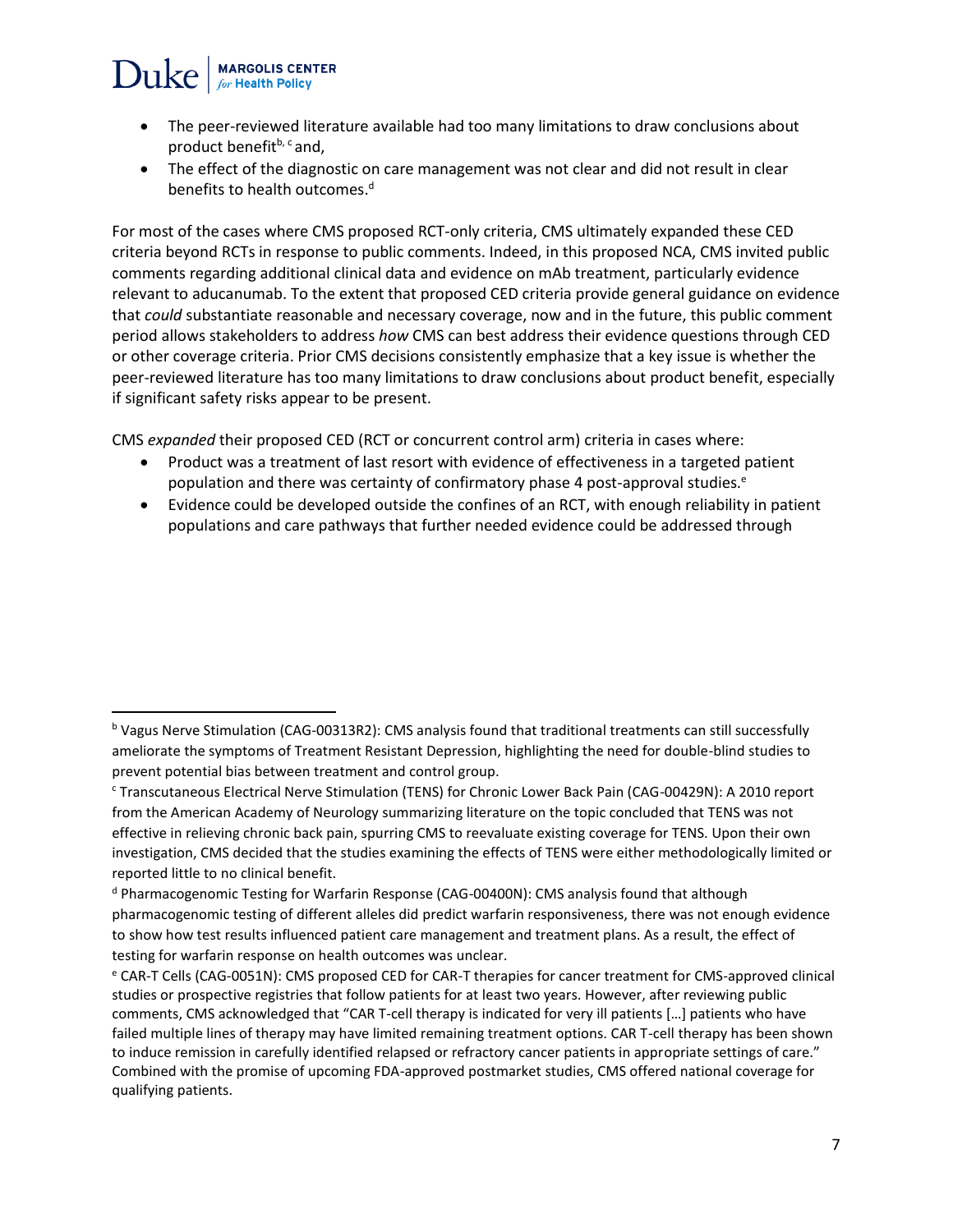pre/post-test designs, prospective cohort studies, or other comparative studies that obviated the need for a randomized control arm.<sup> $f, g$ </sup>

**MARGOLIS CENTER** 

Duke

• A registry or prospective longitudinal studies could address CMS's evidence concerns regarding potential diversity of treatment effects across the diverse Medicare population.<sup>h</sup> Notably, in these cases, CMS acknowledged that longitudinal studies in real-world settings would better reflect the burden of disease and the actual treatment experience across all populations.

In revising final decisions, CMS has demonstrated a willingness to consider comments from providers and other key stakeholders that describe the challenges associated with meeting control arm requirements. Importantly, it considered alternative data collection approaches when such approaches can address evidence questions potentially more effectively and efficiently compared to an RCT design.

In cases where CMS had fundamental real-world safety concerns as part of these evidence concerns, CMS has specified operator (provider) and site of service criteria to ensure appropriate safety measures were in place, and, when available, deferred to professional society consensus guidelines. For instance, in prior NCDs for novel devices and procedures, CMS has implemented operator requirements aimed at ensuring clinicians providing the treatment and managing the patient had the experience and expertise to assure appropriate use of the new treatment and monitor its effect. Such requirements included specialty expertise, multidisciplinary team assessment, and shared decision making.<sup>i</sup> Similarly, CMS has specified facility or site of service requirements to assure that the facilities where patients were treated were appropriately equipped to manage safety issues. These have been relaxed as real-world evidence accumulated. For example, site of service for bariatric surgery<sup>15</sup> and transcatheter aortic valve replacement procedures <sup>16</sup> were initially limited to specialized, experienced centers with special capabilities. Over time, CED expanded the evidence base, leading to broader criteria for use that enabled broader access to these treatments. Collectively, these past NCDs establish a precedent for the use of registries to address issues related to safety and course of treatment in a diverse group of patients when basic evidence of effectiveness and safety was already established through pivotal trials. Table 2 in the Appendix reviews these NCDs.

 $\overline{\phantom{a}}$ 

<sup>f</sup> Extracorporeal Photopheresis (ECP) for Bronchiolitis Obliterans Syndrome following Lung Transplant (CAG-00324R2) CMS found that there was no clear standard of care for treatment. The intensity, frequency, and duration of treatment were different across all studies, making it difficult to determine overall effectiveness for Medicare populations. In this case, CMS recommended clinical studies designs that would qualify for CED, such as pre/post-test designs or prospective clinical trials, that would develop methodologically rigorous evidence that could help CMS determine a standard of care and examine the appropriateness of the treatment for Medicare beneficiaries.

<sup>g</sup> Autologous Platelet-rich Plasma (PRP) (CAG-00190N, R, and R2); after a reconsideration of a non-coverage decision, CMS proposed a CED with RCT framework to determine if Medicare beneficiaries with chronic wounds have clinically significant outcomes compares to those who do not receive PRP treatment because of a lack of standardization among trials. CMS eventually offered coverage for prospective studies with a comparison arm to help standardize care around the product, eliminating the formal RCT requirement.

h In the case of both the Leadless Pacemakers (CAG-00448N) and the Percutaneous Left Atrial Appendage Closure (CAG-00445N) final decision memos CMS remarked that national prospective registries and longitudinal trials should help alleviate some of the data collection disparities by race and gender. For Transcatheter Aortic Valve Replacement (CAG00430R), CMS acknowledged gender disparities in health outcomes, and hoped that the new, "innovative all-women WIN-TAVI registry should begin to address gender disparities."

<sup>i</sup> Percutaneous Left Atrial Appendage (LAA) Closure Therapy (CAG-00445N); Transcatheter Aortic Valve Replacement (CAG-00430R); Transcatheter Edge-to-Edge Repair (CAG-00438R).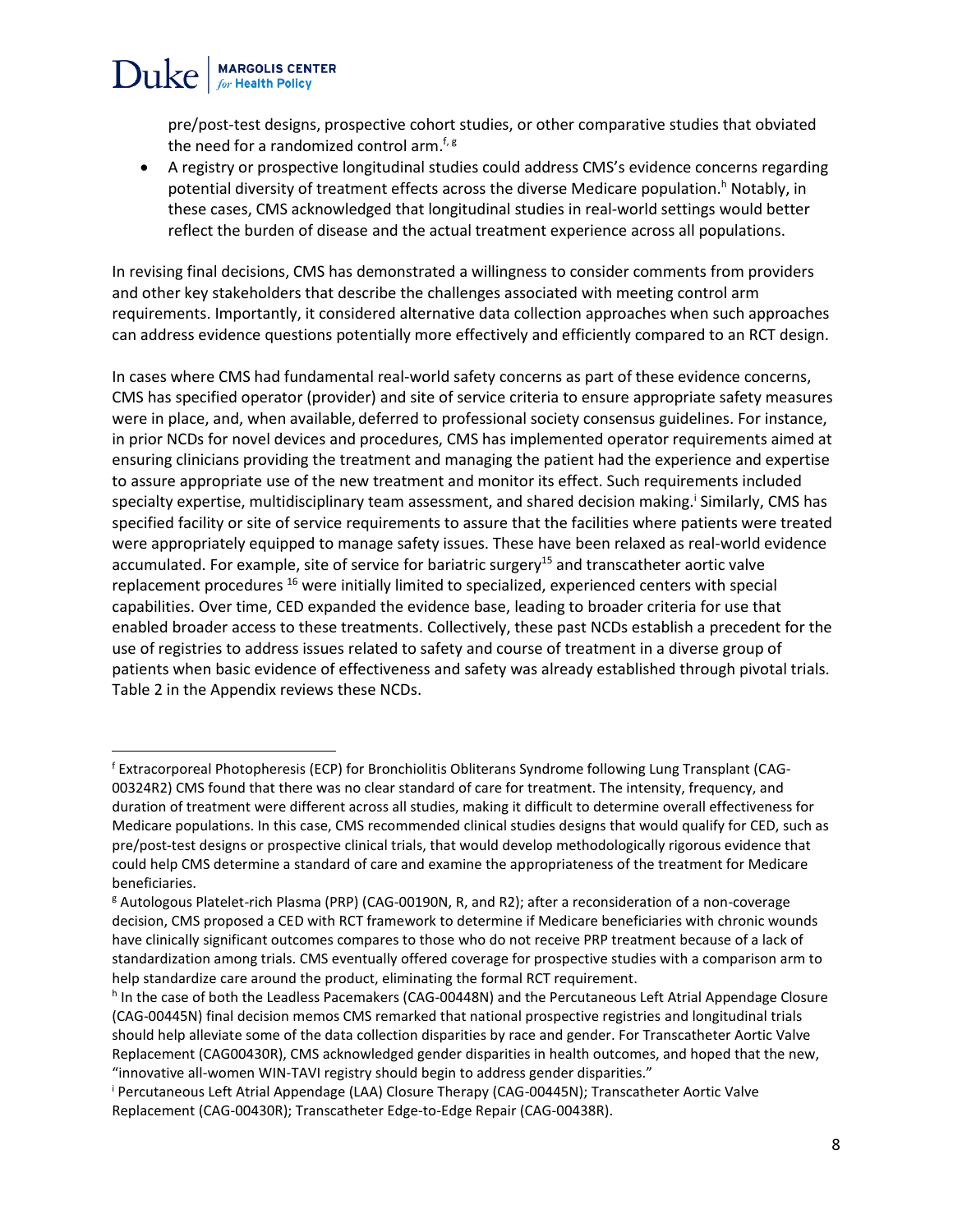### **MARGOLIS CENTER** Duke

In the AD mAb context, there are similarly formal safety assessments that CMS can further consider in its final decision regarding CED criteria, provided it concludes there is sufficient evidence for effectiveness. For instance, an expert panel that formulated Appropriate Use Recommendations for aducanumab in 2021 stipulated that treating providers must have access to MRI facilities and to radiologists familiar with detection and reporting of ARIA, cautioning against potential failures in detecting this side effect by inexperienced clinicians (also requiring robust access to MRI as CT is an insufficient tool for ARIA detection).<sup>17</sup> Furthermore, the panel stipulated that patients should have access to a timely clinical assessment and a neurological examination if they present symptoms that could be related to ARIA. This might require specialized capabilities, at least until more evidence is generated on effective management for avoiding complications from this common but usually mild or asymptomatic side effect. On this topic, FDA concluded that a risk evaluation and mitigation strategy (REMS) to restrict and control prescribing was not needed for aducanumab while also noting that the drug will likely be prescribed by memory disorder specialists who are familiar with AD.<sup>18</sup>

#### *Proposed CED Criteria for AD mAbs Compared to Prior NCA Decisions' CED Criteria*

CMS has a wide spectrum of CED approaches to provide earlier access to novel therapies given the available evidence base. Prior NCA decisions sometimes required RCTs, even after comments urging broader coverage, when CMS did not find clear evidence of effectiveness and there were prevailing concerns regarding the heterogeneity of the indicated treatment population. In contrast, CMS moved away from RCT requirements when there was meaningful evidence of effectiveness that could be augmented by prospective longitudinal observational studies, instead requiring observational evidence generation on subpopulations, including safety profiles and differences in course of illness with treatment.

In this proposed coverage determination, CMS found an absence of clear evidence on the core question of the effectiveness of aducanumab to date. The core questions around effectiveness of a treatment intended to have an incremental impact on decline in cognitive function that CMS identified in the NCA is very difficult to address through any mechanism less rigorous than well-designed and well-controlled RCTs. This is reflected in a lack of community consensus based on the available evidence around standard of care. In particular, two evidence gaps seem feasible to address only through RCTs:

- Validating a surrogate endpoint for the class of mAbs: CMS noted that outcome has not yet been established, as we describe above;
- effectiveness of mAb products on primary endpoints related to cognitive decline, which require RCT assessments, since trends in measures of cognition experienced by this large and heterogeneous patient population with MCI and early-stage AD may be influenced by many factors other than mAb use.

In the absence of well-controlled randomized trials, estimates of these could be biased by differences in unmeasured characteristics of patients (for example, the patients that would opt to receive treatment are likely those that already experience faster cognitive decline). Further, even in "simple" or pragmatic randomized trials without detailed data collection and rigorous treatment protocols as part of randomization, noise may be introduced, and outcomes may be biased toward zero by unmeasured differences in how subgroups of patients are treated.

However, there are other important evidentiary questions raised by CMS—including treatment effects across patient subgroups—that extensive real-world evidence experience at FDA and CMS has shown can be addressed through larger, observational studies, without randomized controls, including through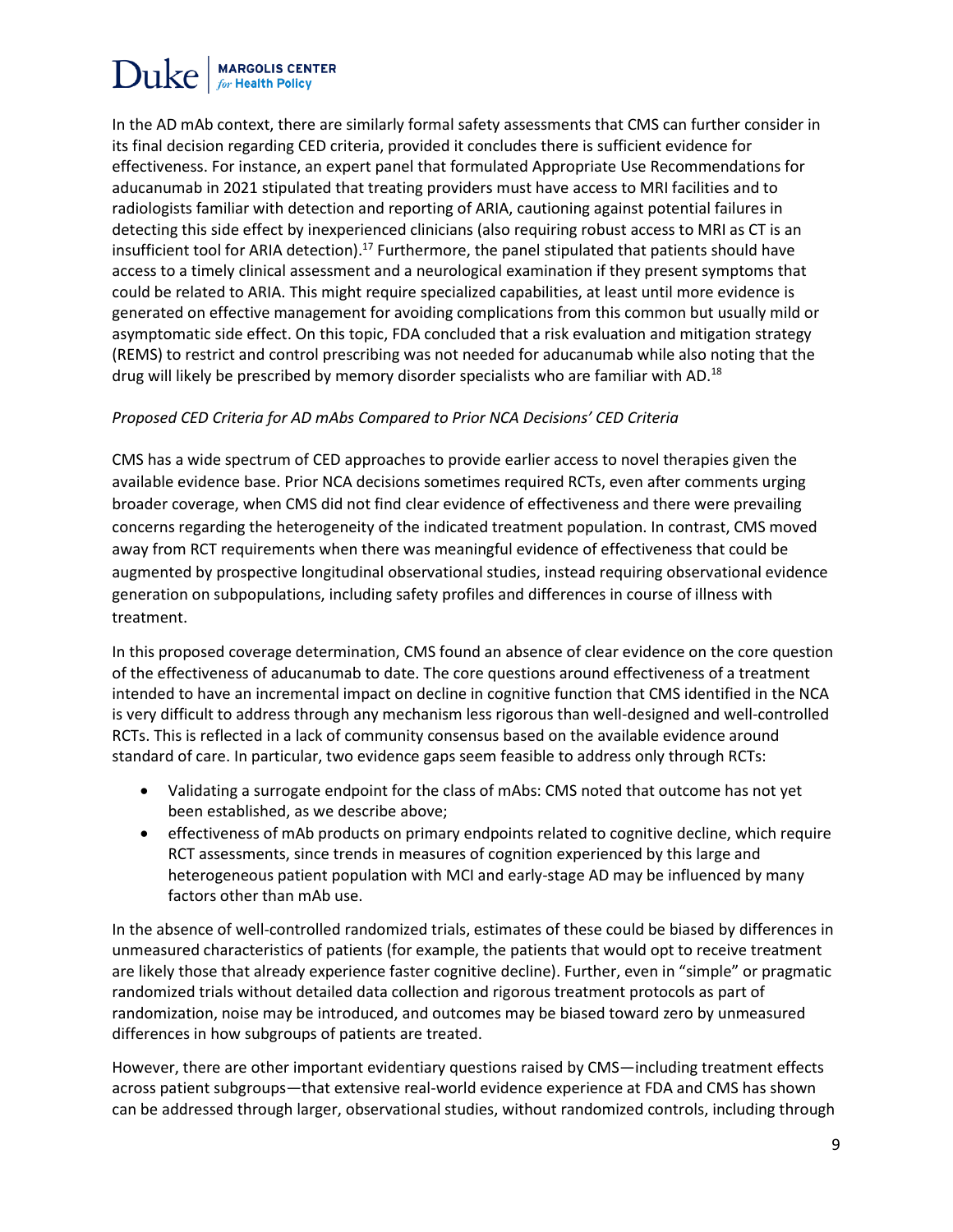prospective longitudinal studies. As noted earlier, CMS's safety analysis highlighted that the proposed patient population was very large. While evidence on different groups of beneficiaries in the broad AD population is a highly important public health goal, we could find no CMS precedent for providing coverage only through clinical trials to reflect Medicare population diversity, including racial and ethnic diversity, once evidence of general effectiveness and safety had been established for a broad population through well-designed RCTs. In addition, we were unable to identify any previous RCTs funded by NIH or designed to meet FDA approval requirements for AD that met this proposed requirement, suggesting doing so may be difficult in the near future. This dilemma in AD evidence is well-known for subpopulations, like racial and ethnic minority populations, that face both limited evidence developed from their specific group and a higher prevalence of the disease and its burden. In the past, as we have summarized, CMS has generally addressed this dilemma by providing broader coverage with CED through registries once basic evidence on safety and effectiveness was established.

Below we describe how forthcoming evidence from ongoing phase 3 and phase 4 RCTs could help address some of these CMS evidentiary questions, building on prior approaches used in prior NCDs. To avoid this circumstance from recurring, CMS must take further steps in collaboration with NIH and FDA to advance the availability of longitudinal chronic-care models and link these to an improved capacity to conduct both randomized trials and postmarket evidence development to improve quality and increase ease of participation in evidence development for Medicare's diverse patient population.

#### *Evidence in Process from AD mAb Treatments Currently in Advanced Clinical Development*

Table 1 (see Appendix) lists all the new mAb treatments in late-stage development, including the recently-announced Phase 4 study of aducanumab. As noted above, the CMS evidence review did not include these ongoing phase 3 RCTs on different mAb treatments because evidence from these studies has not been published in peer-reviewed literature. In general, mAb products differ in terms of molecular structure and formulation (and may have somewhat different indications), which could plausibly lead to different safety and efficacy profiles. Further, preliminary findings from most of these trials are also suggestive of evidence on effectiveness, though studies are limited. This evidence includes impact on plaque reduction<sup>19</sup> and an incremental impact on cognitive impairment measures.<sup>20</sup> Positive results on primary endpoints from ongoing phase 3 trials could address CMS's foundational questions on effectiveness, thereby potentially meeting the described threshold for broader reasonable and necessary coverage. The release of the final NCA is an opportunity for CMS to provide needed further guidance to maximize the value of this and future evidence development for current and potential forthcoming products in this class for mAb treatment—in particular, whether and how these studies need augmentation beyond FDA-approved primary endpoints to provide sufficient evidence on effectiveness and safety for broad coverage.

#### **Key Recommendations**

Below we address how the evolving evidence base from ongoing and planned RCTs can impact CMS's final NCA and provide further clarity around standards and guidance for evidence for reasonable and necessary coverage, particularly as it relates to three themes from our contextual analysis.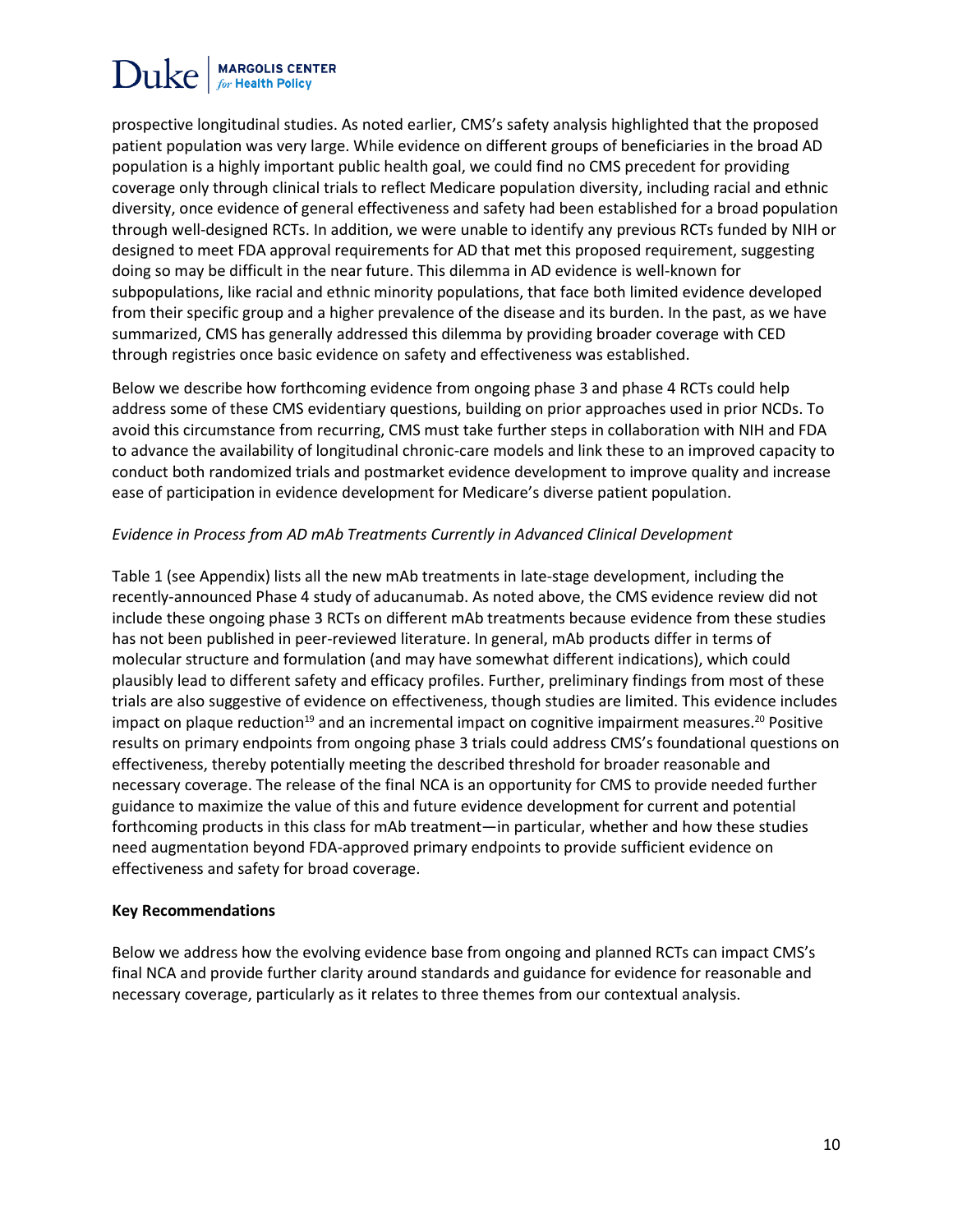### *Clarify the Pathway for Expanding Coverage Beyond RCTs – Building on RCTs Already Underway*

1. The final NCD should conduct a careful review of comments to determine whether current evidence on mAbs is sufficient for a broader NCA at this time, and if not, provide clearer guidance on what evidence is needed for broader coverage for a *particular* mAb treatment and the class.

In sum, the proposed NCD stated that despite FDA approval, insufficient evidence was available to demonstrate the basic effectiveness and safety of mAb treatments, particularly aducanumab. CMS reached this distinct conclusion for the reasons we have noted above. We agree that only well-designed RCTs are likely to provide conclusive evidence on:

- The basic effectiveness of mAb treatments, which are intended to have incremental effects on slowing cognitive decline without disproportionate safety consequences, since these outcomes may be influenced by many patient and environmental factors.
- The validity of amyloid plaque reduction as a surrogate endpoint that predicts clinical benefit.

We expect that commenters with expert knowledge of the current state of such clinical evidence from trials will comment extensively on the evidence standards underlying the proposed decision, and we urge and expect CMS to consider all such relevant evidence thoroughly in making their final decision. Based on these comments, if CMS determines that current evidence is insufficient, we also urge CMS to provide more specific guidance on remaining gaps in the evidence on these key questions for clarity about how they can be most efficiently addressed.

The proposed NCA stated that any threshold for what constitutes a "clinically meaningful" improvement for a primary effectiveness outcome must be supported by peer-reviewed published medical literature. We note that the definition of what is considered "clinically meaningful improvement" may have different interpretations. CMS provided an example of the measures and effect sizes that could be the basis of a proposed broader coverage decision, but this is not the only plausible approach to define "clinically meaningful improvements." For example, there are studies that use other measures such as the Alzheimer's Disease Assessment Scale–Cognitive Subscale, 13-item version (ADAS-Cog13), Alzheimer's Disease Cooperative Study-Integrated Activities of Daily Living (ADCS-iADL), and their composite, the Integrated Alzheimer's Disease Rating Scale (iADRS). These outcome measures have been validated and published in peer-reviewed literature.<sup>21</sup> Moreover, there are several trials that use the outcome measures that CMS provided as examples in the proposed decision, but it is not clear that the minimal clinically important difference (MCID) suggested in the study referenced by CMS is meant to inform on trial endpoints or whether it is correlated with the effect size that these trials are powered to detect.

Similarly, if the final NCA determines that existing evidence on safety is insufficient, it should provide guidance on what additional safety evidence is needed. Table 1 includes the safety endpoints of mAb treatments in development. Most of these RCTs are tracking safety through adverse events (AE) monitoring. For example, in lecanemab's phase 3 trial extension phase, outcomes focused on safety include measures such as the number of participants with AEs, clinically significant change from baseline in vital signs values, abnormal MRI and ECG values, clinically significant findings in laboratory values, positive anti-drug antibodies (ADAs), and any suicidality.<sup>22</sup> Gantenerumab's phase 3 safety and efficacy trial similarly tracks percentage of participants with AEs, change in Columbia-Suicide Severity Rating Scale score, percentage of participants with Amyloid-Related Imaging Abnormalities-Edema and - Haemosiderin (ARIA-E and ARIA-H) confirmed by MRI, and percentage of participants with injection-site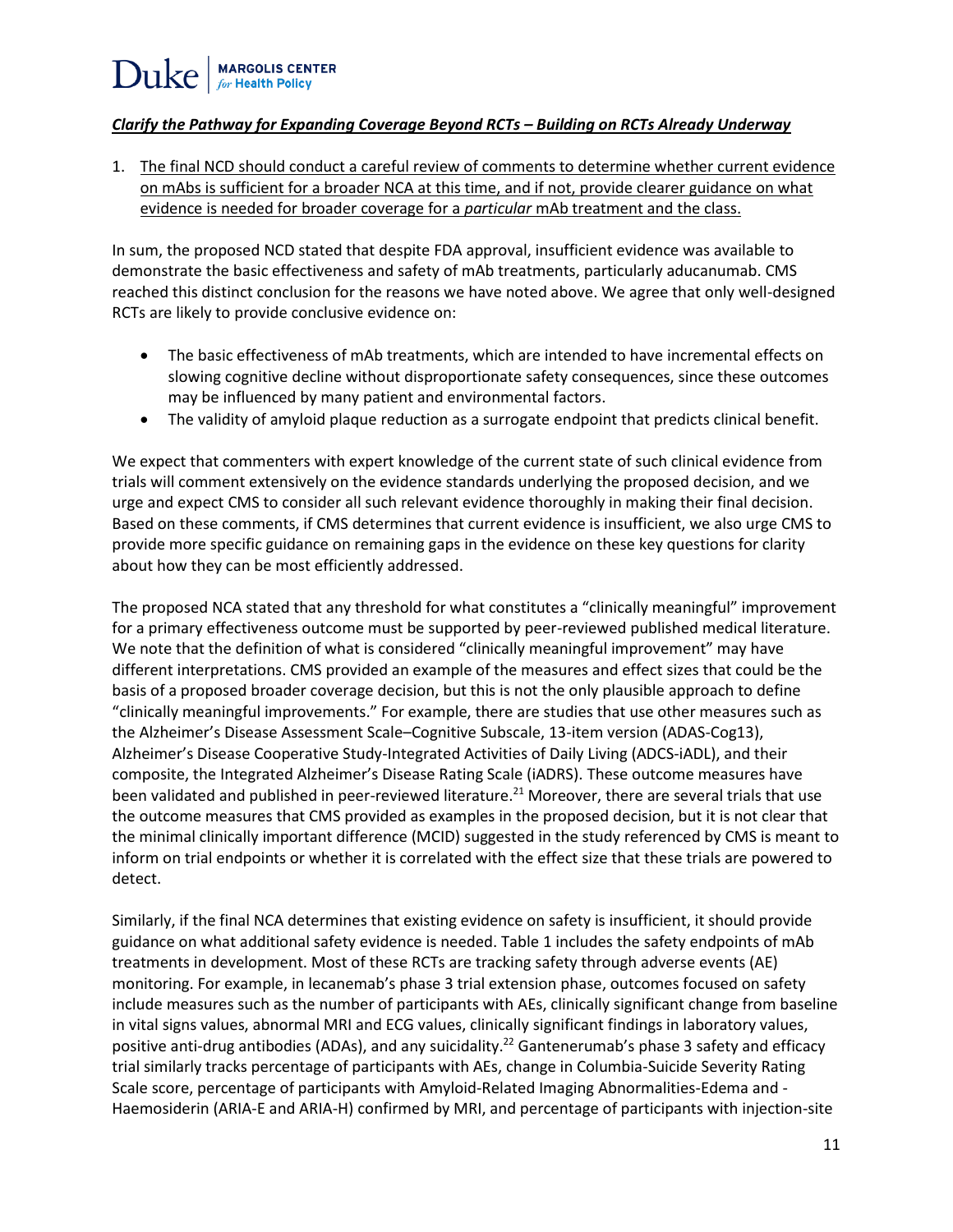# $\text{Duke}$  MARGOLIS CENTER

reactions.<sup>23</sup> While the three ongoing phase 3 trials for donanemab do not list any safety measures, the TRAILBLAZER-ALZ-2 study features an addendum safety cohort.<sup>24</sup>

Further, as noted above, CMS raised the important issue of gaps in more detailed evidence on safety and effectiveness in important subgroups of Medicare beneficiaries. We return to our recommendations on this important issue below, since none of the RCTs currently underway meet this proposed CMS criterion for coverage.

As part of its final decision, CMS should use the submitted comments and its own review to clarify the conditions for broader coverage of the entire mAb product class, if there is a clear and feasible path to class-level coverage. Like previous NCAs, the proposed NCA focuses on a coverage decision for the entire treatment class of mAbs for AD. However, most of the evidence currently available relates to aducanumab and older mAbs. As noted above, given the evolving body of evidence, it is plausible that stronger evidence may emerge for particular mAbs than for the entire class. CMS's final decision should provide guidance for when the individual product or the mAb class as a whole would be granted broader coverage based on such evidence.

2. CMS should leverage FDA's regulatory guidance for ongoing trials to provide more clarity on requirements for broader coverage of individual mAbs and the class of mAbs.

CMS should clarify that meeting the primary safety and effectiveness endpoints from trials underway including the FDA-approved pivotal RCTs and phase 4 trials, and other relevant NIH-funded studies would support broader coverage with less restrictive CED, at least for that particular mAb. If not, once again, CMS should provide greater clarity on what supplemental RCT evidence would be required. It will be invaluable for researchers and patients to understand whether the effectiveness endpoints of these ongoing FDA-approved clinical trials for other mAbs meet CMS's expectation for a clinically meaningful benefit. If they do not, these ongoing trials may need to be modified and supplemental evidence development activities initiated as soon as possible to meet the CMS standard and prevent the loss of their value, including the value of patients' willingness to participate in clinical research.

Additionally, CMS should clarify whether a mAb that receives FDA approval based on evidence on meeting its primary pivotal study endpoints would still require CED (potentially involving prospective longitudinal observational studies) or would meet the reasonable and necessary standard for full coverage. We provide further comments related to CED recommendations below.

3. CMS should clarify whether it will rely on FDA's future determinations about the validity of plaque reduction as a surrogate endpoint for the class of mAbs.

The FDA has worked with stakeholders and the scientific community to develop a process to validate surrogate endpoints for clinical trials. Validated surrogate endpoints are supported by a clear mechanistic rationale and clinical data providing strong evidence for a specific clinical benefit:<sup>25</sup>

"Before a surrogate endpoint can be accepted in place of a clinical outcome, extensive evidence must accumulate, including evidence from epidemiological studies and clinical trials. Usually, clinical trials are needed to show that the surrogate endpoint can be relied upon to predict, or correlate with, clinical benefit in a context of use. Surrogate endpoints that have undergone this extensive testing are called validated surrogate endpoints and these are accepted by the FDA as evidence of benefit." *CDER 2021<sup>26</sup>*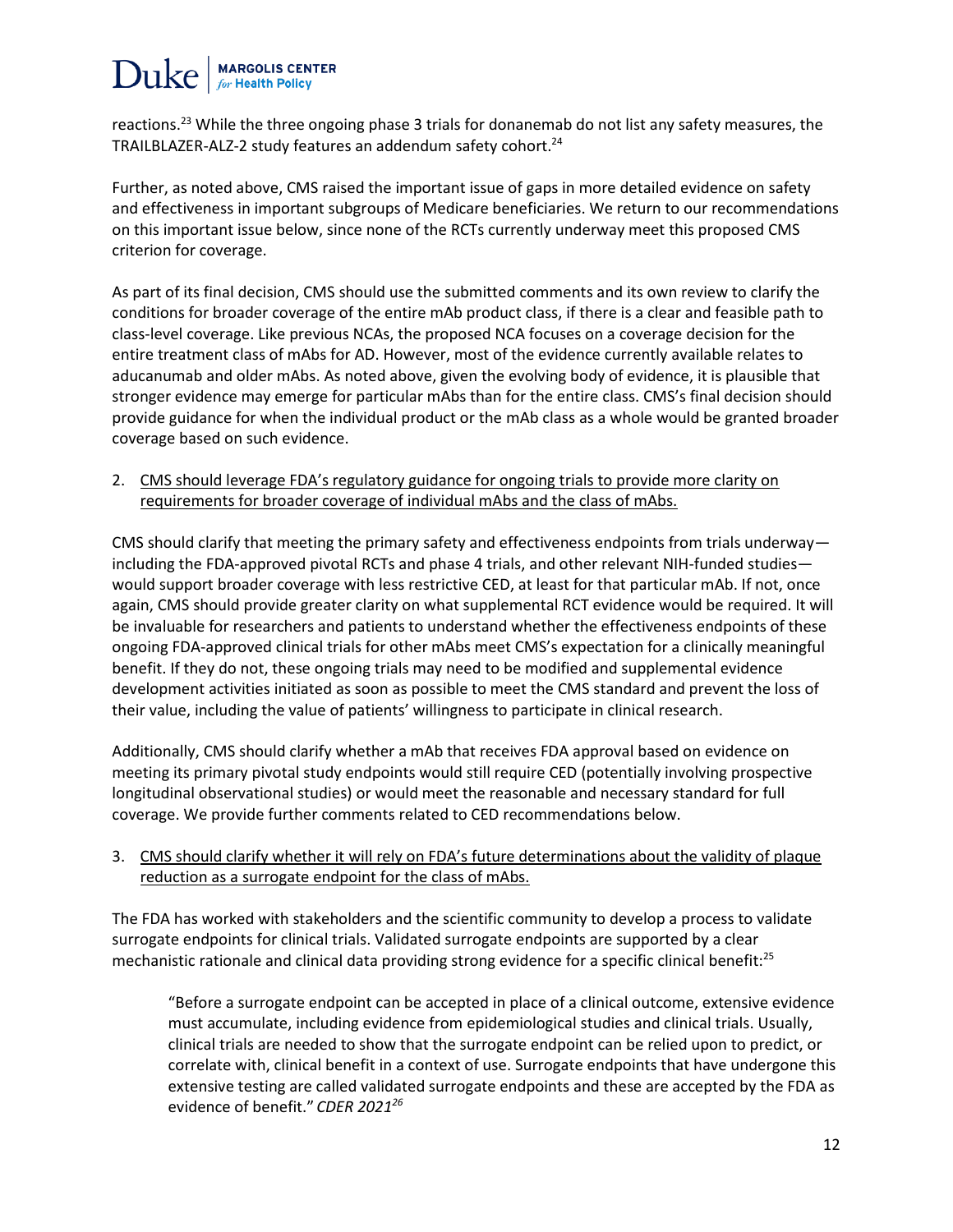

As CMS (and FDA) noted, the surrogate marker of amyloid plaque reduction has not yet met these validation standards, in contrast to stronger evidence on surrogate markers such as those used in cancer studies e.g., progression-free survival and metastasis-free survival,<sup>27</sup> for instance, for which the FDA has more extensive experience and precedent.<sup>28</sup> The ongoing studies evaluating this biomarker are designed to provide more insight into the validity of this endpoint.

All three mAb treatments currently in development listed in Table 1 are undergoing trials that evaluate plaque reduction or elimination as surrogate endpoints. These studies have shown preliminary evidence that mAb treatments can decrease amyloid plaques (and tau plaques in the case of donanemab and gantenerumab) with suggestive preliminary evidence of a small directional impact on cognitive and functional decline. Preliminary results from the gantenerumab and lecanemab clinical trials demonstrate a reduction in plaque buildup and cognitive decline, and the donanemab trial demonstrated reduction in plaque buildup and slower declines in cognitive testing.<sup>29</sup> Once completed, these studies may provide substantive evidence on whether amyloid plaque reduction is a valid surrogate endpoint for cognitive or functional benefit.

In addition to the ongoing phase 3 pivotal trials, the endpoints for the phase 4 confirmatory study for aducanumab were recently announced. The proposed primary endpoint is change in Clinical Dementia Rating scale Sum of Boxes (CDR-SB) from baseline at 18 months, and the secondary endpoints are change from baseline in ADAS-Cog13, Alzheimer's Disease Cooperative Study-Activities of Daily Living in patients with Mild Cognitive Impairment (ADCS-ADL-MCI), iADRS, Mini-Mental State Examination (MMSE), and Neuropsychiatric Inventory-10 items (NPI-10). The detailed study design, with methods to support validating plaque reduction as a surrogate endpoint, has not yet been disclosed. However, as part of the accelerated approval process, the FDA requires the confirmatory phase 4 to show that the surrogate endpoint, amyloid plaque reduction, can be relied upon to predict, or correlate with, clinical benefit.<sup>30</sup>

While CMS noted that evidence was not yet sufficient for validation, it did not state whether it would accept a subsequent determination by FDA based on their validation standards that the evidence is sufficient. If additional evidence is required to meet the reasonable and necessary standard, clarity on these issues would help assure that current and future trials will maximize the value of ongoing evidence development.

#### *Mechanisms to Clarify How Broader Coverage with Evidence Development Can Resolve Further Key Questions About Safety and Effectiveness in Diverse Beneficiary Populations*

As we have noted, it seems difficult to develop clear evidence on effectiveness of treatment and clear evidence validating a surrogate endpoint for effectiveness, except through well-designed RCTs. Once sufficient evidence of the basic effectiveness and safety of a mAb treatment is established, however, it will be difficult (and different from CED precedents) to limit coverage to RCTs alone to expand the evidence relevant to Medicare beneficiaries. First, there are practical and ethical obstacles to conducting RCTs after a treatment is already approved. Patients who are willing to undergo mAb treatment may not agree to be randomized to a control group given the presumptive evidence. Many may be willing to accept the safety risks associated with the treatment. Second, RCTs particularly in the AD context to date have been limited in scope of sites and populations, suggesting feasible trials in the near term may yield limited insights into the broader early AD population that receives care in a wide range of geographies. Third, RCTs are generally conducted at certain types of facilities, raising questions about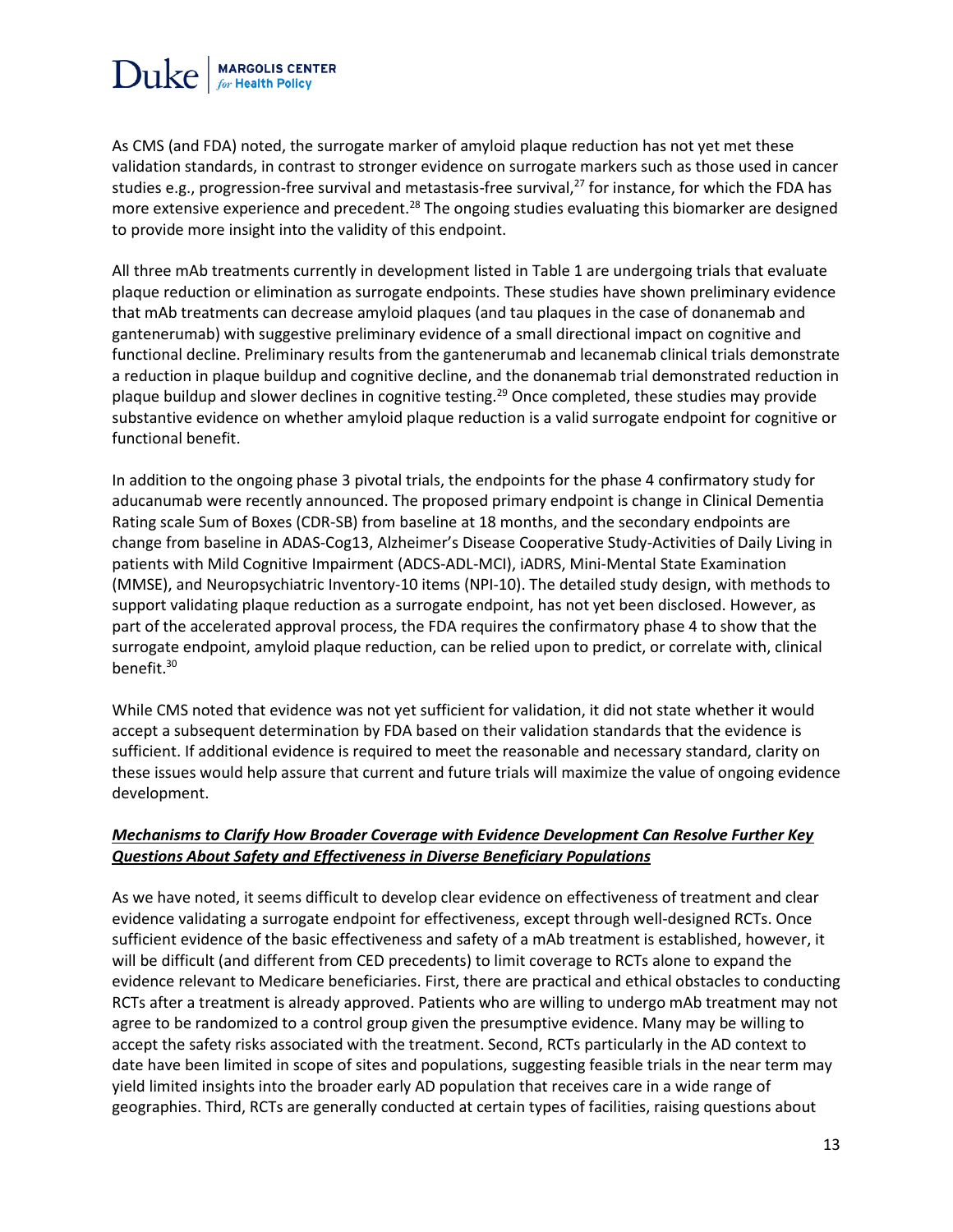### **MARGOLIS CENTER** Duke

how well they can support equitable access to this therapy. For all these reasons, our traditional clinical trial system has often fallen short in including diverse populations. For many drugs, meeting the primary endpoints for FDA-approved pivotal trials has been sufficient for broad coverage despite this important gap. Nonetheless, as CMS has noted, many questions related to safety and effectiveness particularly for diverse groups of Medicare beneficiaries remain.

CMS's history of assessments of novel technologies shows multiple examples of cases when pivotal RCTs showed evidence of safety and effectiveness in some Medicare beneficiaries, and registries enabled the data collection necessary to gain a deeper understanding of adverse events, course of the disease, and disease management on treatment in real-world practice, for a much broader and more diverse range of Medicare beneficiaries. As in many of these previous cases, it is plausible that newer mAb treatments with expedited FDA approval will have evidence skewed toward patients with a more favorable benefitrisk profile. Anticipating that, the finalization of this NCA should establish what *additional* evidence development will be required, alongside broader reasonable and necessary coverage, once basic safety and effectiveness have been established – and preferably through feasible longitudinal observational data collection as in prior NCDs.

4. CMS Should Describe and Support a Pathway for Addressing Safe Use Concerns for mAbs Not Addressed in "Traditional" RCTs – and for Advancing Better Care for AD Patients

CMS explained in the proposed coverage decision that, even if individual mAb products demonstrate substantial evidence of effectiveness such as by meeting pivotal clinical trial endpoints, evidence on outcomes and risks with mAb treatment in diverse populations of beneficiaries will have important gaps, including those with different racial and ethnic backgrounds who face higher risks from AD and patients with comorbid conditions that may influence ARIA-related adverse events. CMS stated a general desire to support "representative" RCTs to address these questions. However, understanding adverse events in particular subgroups of beneficiaries would likely require very large sample sizes (and potentially long follow-ups), resulting in substantial delays and reduced access to a treatment that has demonstrated overall safety and effectiveness – if such trials are feasible at all.

Our review of prior NCDs showed many cases where CMS has supported CED using prospective longitudinal data, such as through registries, as a means of generating evidence on the remaining questions that bear on expanding its reasonable and necessary determination. We describe such approaches in the next section.

As noted above, in some NCDs, CMS has implemented broader coverage including evidence development alongside requirements on providers who are delivering the covered services or products. That is, steps for additional evidence development could be coupled with appropriate restrictions on conditions of use to assure safety and appropriate prescribing of the mAb treatments that would evolve with the evidence. Such initial restrictions must be clinically based, for example, limiting coverage not based on site of service (e.g., outpatient hospital only) but on reasonable expectations about the capabilities of prescribers to implement clinically appropriate monitoring and adverse event management steps (e.g., care models such as described in Cummings et al., or other up-to-date clinical guidance from specialty providers).

It is possible that a limited set of clinical data collection requirements might both help assure appropriate care using mAb treatments that have demonstrated evidence of safety and effectiveness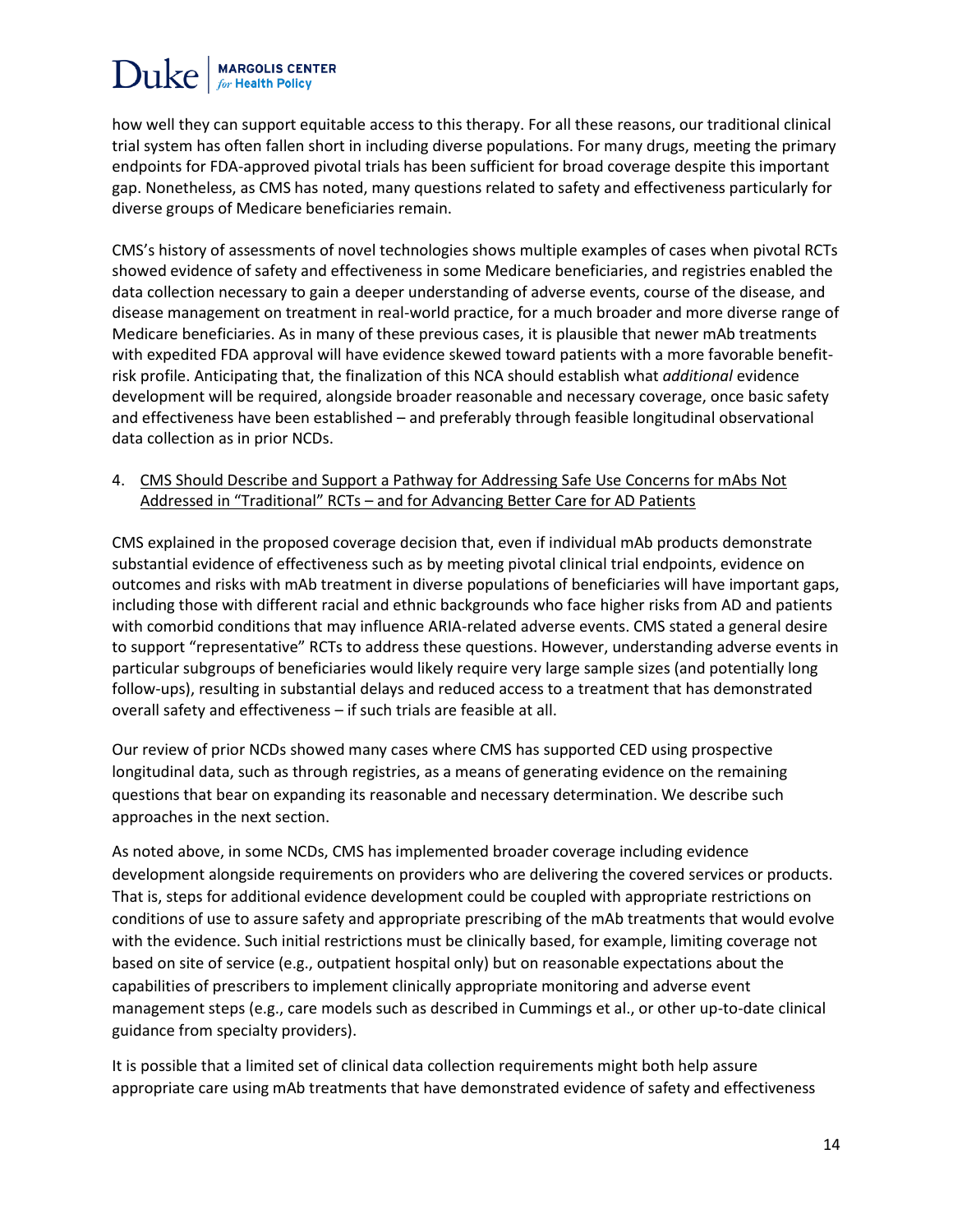## **Duke MARGOLIS CENTER**

and help improve care for AD patients. For example, patient monitoring for the occurrence, management, and resolution of ARIA symptoms, particularly in patients who might be at high risk of adverse events from ARIA, is an important element of existing practice guidelines. Thus, reporting data related to ARIA and adverse events on treatment could help both assure safety and inform subsequent coverage. However, such data collection should be part of an overall strategy of real-world data collection and evidence development, with clear ending conditions as we describe in the next section.

Expert commenters will likely provide further insights, in addition to existing evidence such as practice guidelines and FDA's review of issues related to safe prescribing, as to whether any additional provider requirements and potential data reporting are appropriate, on top of pivotal RCT evidence.

For the longer term, CMS could address concerns about safe prescribing and quality of care by taking further actions to improve access to effective chronic care models for Medicare beneficiaries with AD. As has been noted by patients, their families, patient advocates, health care providers, and the agency itself, AD care today is often fragmented, with substantial burdens on patients and their caregivers to anticipate needs and organize and integrate services. CMS has announced an overarching strategic aim<sup>31</sup> of providing access for all Medicare beneficiaries to comprehensive, accountable systems of care designed around their needs within the next decade. Few groups of Medicare beneficiaries face both greater needs and less current access to such care models than beneficiaries with debilitating and ultimately fatal neurodegenerative diseases like AD. Developing an AD-focused component in this Medicare strategy would help advance the data systems and infrastructure for improving outcomes like functional status and independence that matter for AD patients and would enable a broader range of providers to deliver more effective, longitudinal AD care in the longer term. Broader access to more advanced, patient-centered care models for AD – with accountability for slowing decline in functional status and independence – would encourage appropriate use of new drugs, better use of diagnostics, and non-pharmaceutical interventions that lead to better patient function and independence over time. This would also facilitate better models of payment for AD drugs, which would be easier to reimburse on a population rather than a fee-for-service basis and could be linked to evidence of impact on key outcomes. All of these are substantial reforms that will take time, but initial steps can happen now and would demonstrate CMS's commitment to the goals of better evidence and better care models stated in the proposed decision.

5. For AD mAb treatments that have produced substantial evidence of effectiveness and safety, CMS should describe *more specific* evidence expectations for subgroups of patients (based on race, ethnicity, risk of complications, or other important characteristics) and how this evidence can be developed through feasible real-world evidence (RWE) strategies that do not unduly restrict access.

For mAb treatments that have evidence of safety and effectiveness (i.e., the primary endpoints of FDAapproved pivotal clinical trials or phase 4 trials), CMS has extensive CED precedents to specify a path to broader coverage that evolves with the evidence, if CMS confirms the need for such evidence beyond RCT results. For example, for both the TAVR and TEER final coverage decisions, CED criteria specified operator and site of service requirements that were applied to RWE generation efforts through a national registry that also served to satisfy FDA post-approval surveillance requirements.<sup>32</sup> Data collection as part of these CED criteria resulted in greater evidence that informed clinical practice guidelines, expanded indications, and an overall broader scope of coverage. For TEER, specifically, the expanding evidence base, as a result from CED, produced enough evidence to support expanded CED criteria regarding patient evaluation, facility requirements and operator requirements.<sup>32</sup> Given the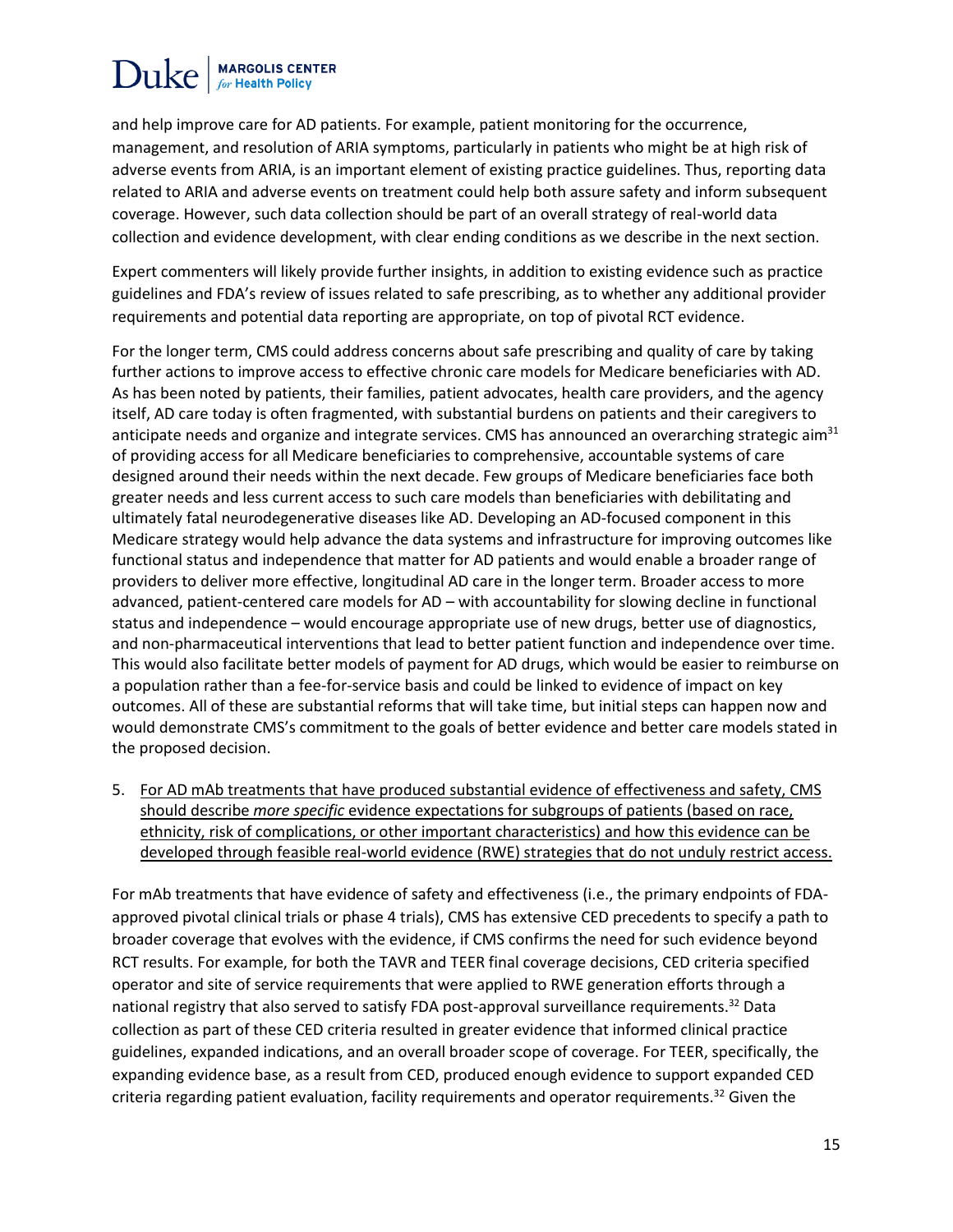broad interest in additional RWE to improve care and outcomes for AD patients, registry initiatives and other real-world data collection efforts are already underway that could address these questions. For instance, the Alzheimer's Association and collaborating organizations have announced an expansion of their existing registry systems to develop further evidence on disease-modifying AD treatments,<sup>33</sup> in conjunction with the development of standard data collection methods that could be integrated into other registries or data collection initiatives.

Building on previous CED experience with postmarket data collection, CMS could design data collection requirements to strike a balance between the depth of the data collected and assuring appropriate availability for diverse beneficiaries across geographic, urban/rural, and practice setting environments. Data collection should be limited to factors that are important clinical considerations given the current state of evidence, e.g., beneficiary characteristics that could influence the impact of treatment, data reflecting regular monitoring for side effects of treatment, data on steps taken to manage serious side effects, and (over time) practical assessment of patient independence and functional status. Such data are already collected by many memory clinics and AD treatment facilities and have been an important part of patient monitoring and management in existing RCTs and AD registries.

Further, such postmarket data collection should focus on the size and scope of the data needed to answer clear and specific questions about safety and effectiveness in beneficiary subgroups. Not all prescribers need to participate so long as safety issues can be managed. CMS could consider quality improvement payments for providers that submit additional data.

The evidence required to stop data collection on the key postmarket questions should also be described. Such a clearly specified, feasible pathway for better evidence and broader evidence-based coverage will help advance clinical care for AD, and increase confidence of prescribers, patients, and payers, while avoiding unnecessary restrictions on access to treatment in this area of great unmet medical need.

Such a clear, evidence-based pathway for broad coverage is challenging for CMS to develop except in collaboration with other key stakeholders. Notable uses of CED in the past for broad areas of unmet need have generally featured early and ongoing collaborations among CMS, product developers, FDA, the relevant clinical and patient community, and other stakeholders. One such example is Medicare's NCD for TAVR<sup>16</sup>, which featured a collaboration across all of these groups well in advance of expected product approvals in this space, enabling the formulation of an evidence development plan pertaining to outcomes and adverse events in diverse Medicare beneficiaries, leading to both broader initial coverage than would have occurred otherwise and subsequent evidence of effectiveness and safety that broadened uptake still further. It is relatively late to initiate a collaboration on efficient ways to address key postmarket evidence questions for AD, but there is strong stakeholder interest in doing so. We describe a process for doing so in the next section.

Together with steps to increase access to better chronic care models for AD patients, clarity from CMS about CED expectations will support needed investments in a better evidence infrastructure for AD patients. In turn, these better data systems will facilitate broader access to more advanced, patientcentered care models for AD including diagnostics, drugs, and non-pharmaceutical interventions that lead to better patient function and independence over time.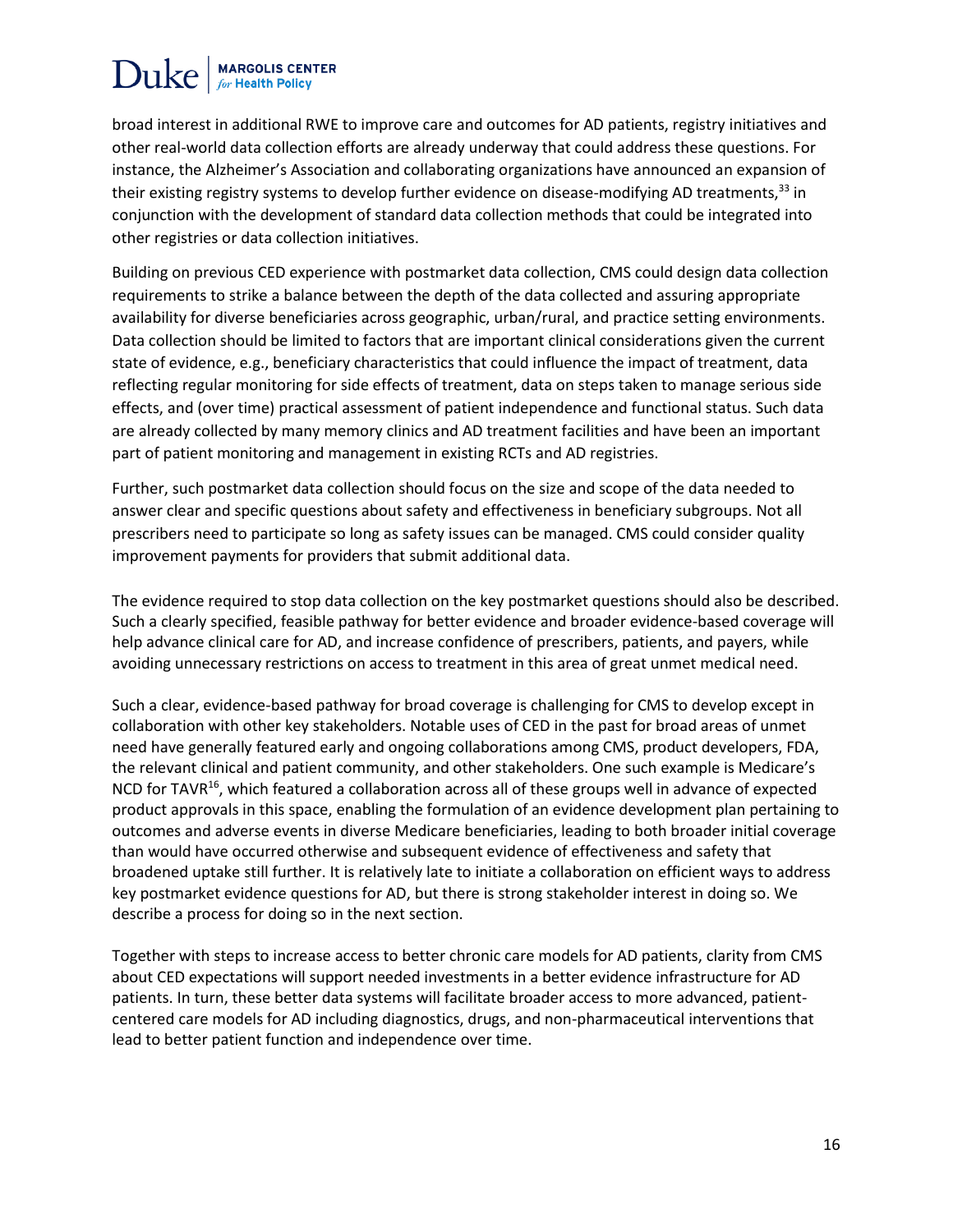l

### *CMS Should Implement CMS-FDA Collaboration, with Sharing of Evidence from Manufacturers and Inclusion of Other Stakeholders and Federal Expertise to Inform Coverage Decisions*

*6. Implement CMS-FDA collaboration, with sharing of evidence from manufacturers and inclusion of other stakeholders and Federal expertise, to facilitate clear standards for AD product coverage and to accelerate evidence development and care improvement.* 

As we have noted, early and ongoing interactions among CMS and FDA staff, with input and support from product developers, has often helped to address coverage issues in a predictable way, including to support the development of additional postmarket evidence in ways that enabled more timely and potentially broader coverage for new types of products, including innovative new types of medical devices like transcatheter aortic valve replacements,<sup>34</sup> transcatheter edge-to-edge repair, and accelerated approval cancer drugs.<sup>35</sup> With clear awareness not only of completed studies, but also studies in process and under consideration in dynamic fields like this one, CMS NCDs can help with advance planning and preparedness to accelerate key evidence needed to meet the reasonable and necessary standard for coverage.

In some cases, CMS could also be supported by Technology Assessments from AHRQ or by convening a Medicare Evidence Development & Coverage Advisory Committee (MEDCAC) panel with relevant expert input. Previous MEDCACs have provided important insight for coverage decisions by offering expert opinions on specific evidentiary questions. Within the context of CED, MEDCAC panels have provided recommendations on broad evidentiary questions (such as how diagnostic testing can relate to health outcomes<sup>j</sup> or confidence levels in sites of service for different procedures).<sup>k</sup> A MEDCAC panel for AD mAb treatments could potentially help answer questions around clinically meaningful endpoints, standards of care, or other currently outstanding questions.

The complicated circumstances and controversy around the aducanumab approval were unfortunate. However, it has identified opportunities to increase interagency collaboration between CMS, FDA, product developers, other public health agencies, and stakeholders to inform key evidence issues like those raised in this proposed decision memo. Early and predictable collaboration can also create a more predictable process for sponsors to get independent feedback from CMS related to issues of clinical study design and strategies to improve evidence on diverse populations as CMS outlined.

Consequently, CMS and FDA, with other public health agencies, should implement a coordinated, ongoing process to assess the growing evidence related to classes of AD products and individual products—promoting comprehensive and timely evidence evaluation, and predictability in agency action. Product developers and other stakeholders should have transparent mechanisms for input into this process.

While such collaborations involving CMS and FDA have been implemented successfully in many instances, the current situation is another reminder that CMS needs updated resources and authorities

<sup>j</sup> CMS called a MEDCAC meeting within the context of the Pharmacogenetic Testing for Warfarin Response (CAG-00400N), although the MEDCAC meeting did not pertain specifically to the issue of the specific CED. Instead, CMS hosted a MEDCAC meeting to address the broader question of what might qualify as appropriate evidentiary standards for diagnostic genetic tests.

<sup>k</sup> This was the case in the reconsideration of the TAVR CED (CAG-00430R) in which a MEDCAC was requested to consider hospital and operator requirements for performing a TAVR procedure.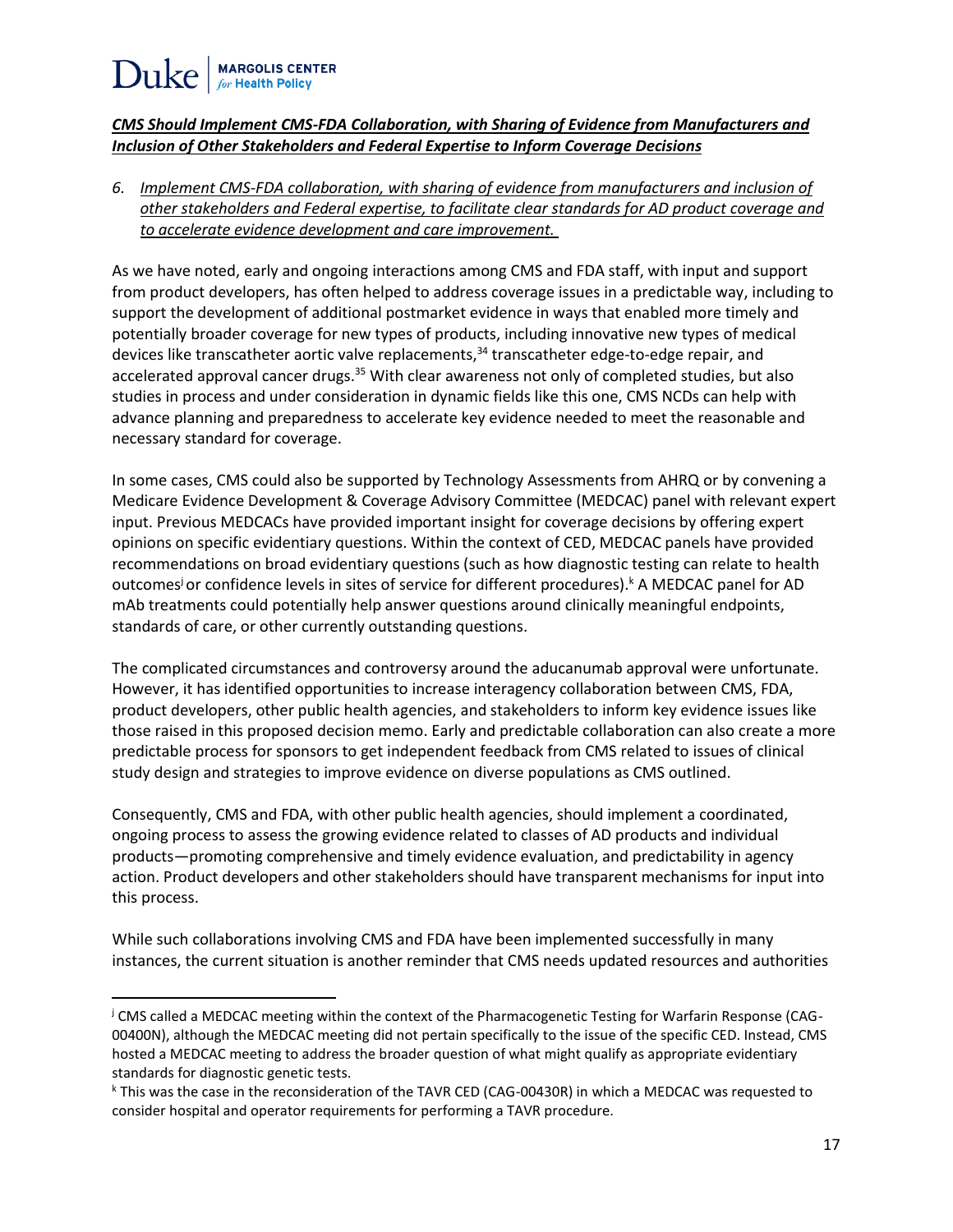## $\text{Duke}$  MARGOLIS CENTER

to help anticipate and manage the coverage and postmarket evidence needs that arise as a result of the successes of accelerated approvals. The increasing pace of development of technologies that influence serious diseases "upstream" that may have important long-term effects, presents opportunities for learning more and creating more value from such products after approval.

#### *Conclusion*

The burden of disease of AD on the Medicare population is substantial and continuing to grow. There is an urgent need to address the unmet need of AD patients with safe and appropriate treatments. Aducanumab is the first approved treatment that aims to slow the rate of cognitive decline that is characteristic of AD, with pivotal RCTs underway that could lead to the approval of other similar treatments in this class soon. CMS has raised important questions about the available evidence on mAbs for AD, and in particular about the effectiveness of aducanumab, in its proposed determination that there is not sufficient evidence to support a reasonable and necessary coverage determination for Medicare beneficiaries with MCI and early-stage AD. We agree that there are important evidentiary questions about this evidence, and we appreciate CMS's commitment to a thorough review of comments about this evidence and how to act on it and help augment it.

CMS should recognize that evidence on this class of treatments will evolve in the coming year, with expected clinical trial reports involving multiple AD mAb therapies. In addition to considering this substantial emerging evidence on the safety and effectiveness of mAbs, we commend CMS for its interest in ensuring that diversity and equity are a core focus of further evidence development. However, we also recognize the practical and ethical challenges of RCTs once pivotal trials have concluded, including patient willingness to participate and difficulties enrolling diverse populations. CMS should consider past CED precedent and the tools at its disposal for implementing differential CED options as needed beyond evidence from the RCTs. Using a CED framework that focuses efforts on efficient ways to develop key postmarket evidence without excessive access restrictions, CMS can play an important role in promoting needed data collection and analysis related to AD, including consistent use of meaningful measures related to functional outcomes, quality of life, independence, use of supportive care, and complications.

This coverage decision is part of discussions and debates around accelerated approvals, breakthrough therapies, and coverage for truly novel technologies, highlighting the need for increased collaboration among stakeholders in the approval to coverage process. This situation serves as a further reminder that CMS needs updated resources and authorities to help anticipate and manage the coverage and postmarket evidence needs that arise as a result of the successes of accelerated and breakthrough approvals. The increasing pace of development of technologies with potential long-term benefits, including by working "upstream" to slow disease progression over time, presents opportunities for learning more and creating more value from such products after approval.

We hope that the final CMS coverage decision will be an important step toward advancing learning systems of healthcare and comprehensive care models, which promote greater care coordination, promote greater evidence development, better patient and disease management, and mitigate barriers to access to care. Ultimately, any coverage decision should help patients, clinicians, and caregivers get the information and care systems to make the best treatment decisions for their needs.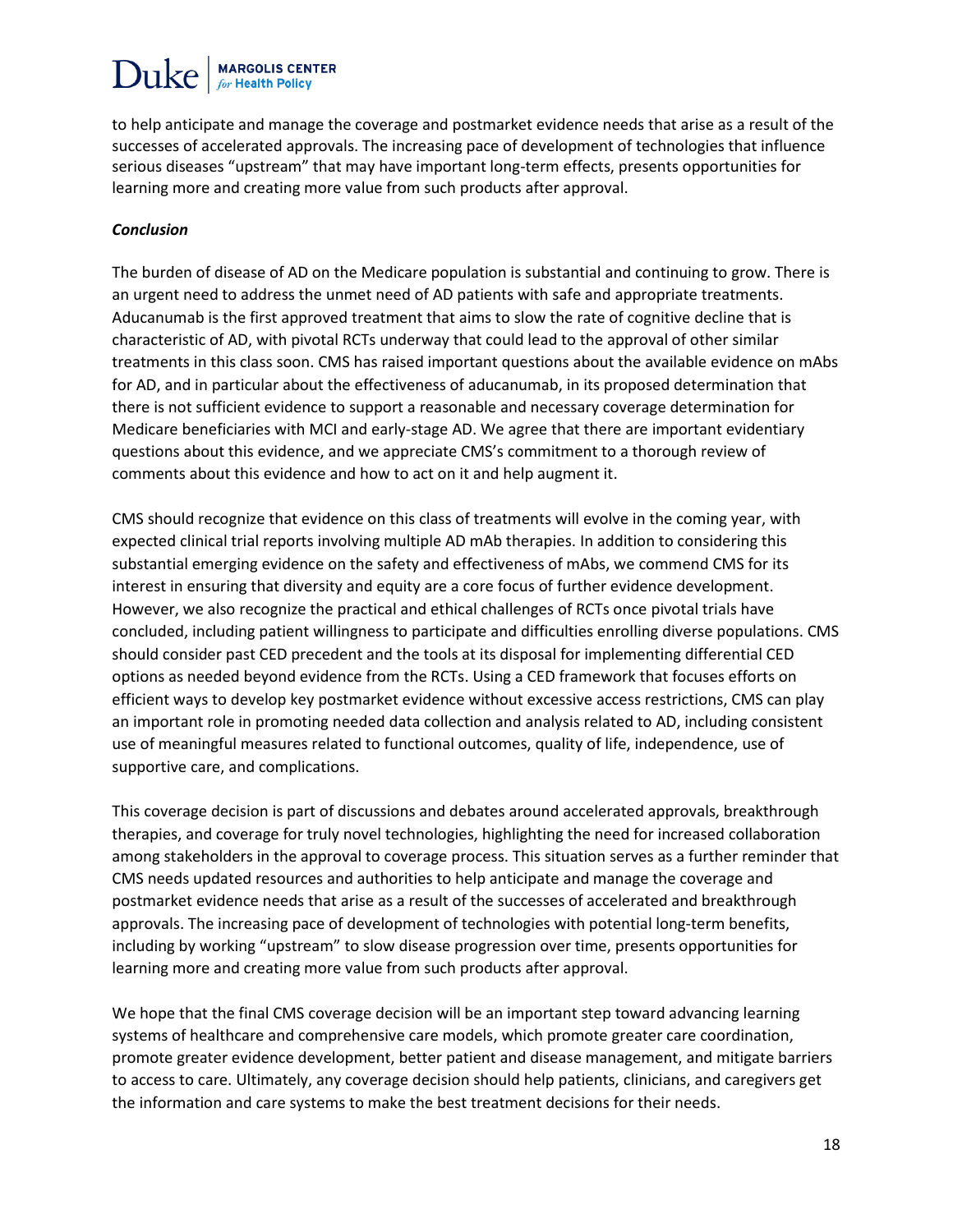

Opinions differ greatly about what CMS should include in its final decision. But all stakeholder groups show a deep commitment to use this opportunity to improve evidence and care for all Americans touched by AD. The Duke-Margolis Center and our colleagues appreciate CMS's consideration of our comments.

Sincerely,

Mark McClellan – Director, Duke-Margolis Center Beena Bhuiyan Khan – Assistant Research Director, Duke-Margolis Center Nitzan Arad - Assistant Research Director, Duke-Margolis Center Hannah Graunke – Policy Analyst, Duke-Margolis Center Elizabeth Staton – Policy Analyst, Duke-Margolis Center Marianne Hamilton Lopez – Senior Research Director, Duke-Margolis Center (marianne.hamilton.lopez@duke.edu)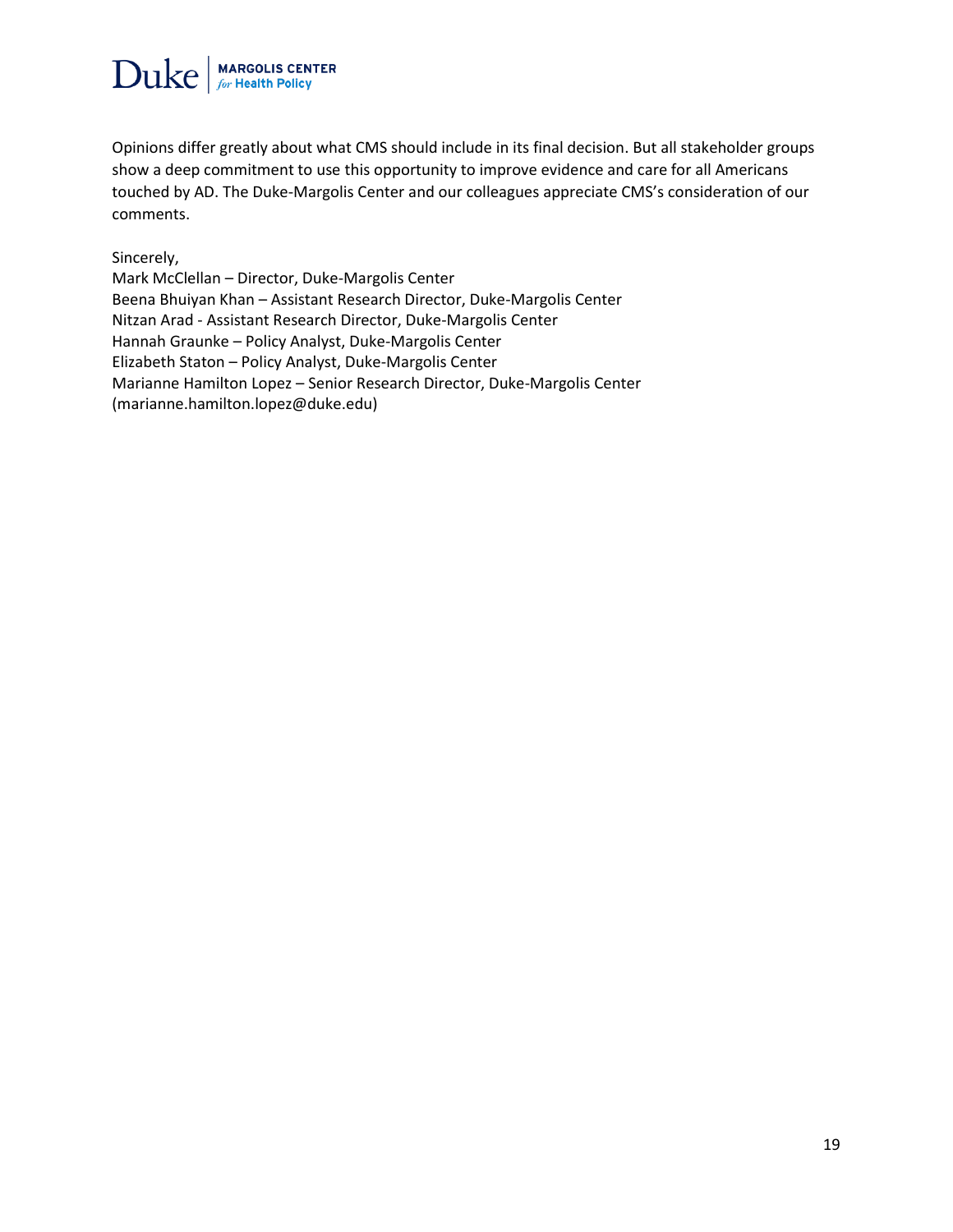

#### **References**

 $\overline{\phantom{a}}$ 

<sup>1</sup> Centers for Disease Control, "What Is Alzheimer's Disease?," CDC, April 7, 2021,

<https://www.cdc.gov/aging/aginginfo/alzheimers.htm>; "Alzheimer's Disease Fact Sheet," National Institute on Aging, accessed February 7, 2022[, http://www.nia.nih.gov/health/alzheimers-disease-fact-sheet.](http://www.nia.nih.gov/health/alzheimers-disease-fact-sheet)

<sup>2</sup> Centers for Disease Control, "U.S. burden of Alzheimer's disease, related dementias to double by 2060," *CDC Newsroom,* September 20, 2018[. https://www.cdc.gov/media/releases/2018/p0920-alzheimers-burden-double-](https://www.cdc.gov/media/releases/2018/p0920-alzheimers-burden-double-2060.html)[2060.html.](https://www.cdc.gov/media/releases/2018/p0920-alzheimers-burden-double-2060.html)

<sup>3</sup> Alzheimer's Association, "FDA-approved treatments for Alzheimer's," June 2021,

[https://www.alz.org/media/documents/fda-approved-treatments-alzheimers-ts.pdf.](https://www.alz.org/media/documents/fda-approved-treatments-alzheimers-ts.pdf)

<sup>4</sup> Centers for Medicare and Medicaid Services, "Medicare Program Integrity Manual Chapter 13 – Local Coverage Determinations," February 12, 2019, [https://www.cms.gov/regulations-and-](https://www.cms.gov/regulations-and-guidance/guidance/manuals/downloads/pim83c13.pdf)

[guidance/guidance/manuals/downloads/pim83c13.pdf.](https://www.cms.gov/regulations-and-guidance/guidance/manuals/downloads/pim83c13.pdf)

<sup>5</sup> Centers for Medicare and Medicaid Services, "Guidance for the Public, Industry, and CMS Staff: Coverage with Evidence Development," November 20, 2014[, https://www.cms.gov/medicare-coverage-database/view/medicare](https://www.cms.gov/medicare-coverage-database/view/medicare-coverage-document.aspx?MCDId=27)[coverage-document.aspx?MCDId=27.](https://www.cms.gov/medicare-coverage-database/view/medicare-coverage-document.aspx?MCDId=27)

6 "Medicare's Coverage With Evidence Development: A Policy-Making Tool in Evolution," *Journal of Oncology Practice* 3, no. 6 (November 2007): 296–301, [https://doi.org/10.1200/JOP.0763501.](https://doi.org/10.1200/JOP.0763501)

<sup>7</sup> Biogen, "Biogen and Eisai to Discontinue Phase 3 ENGAGE and EMERGE Trials of aducanumab in Alzheimer's Disease," *Investor Relations,* March 2021[. https://investors.biogen.com/news-releases/news-release](https://investors.biogen.com/news-releases/news-release-details/biogen-and-eisai-discontinue-phase-3-engage-and-emerge-trials)[details/biogen-and-eisai-discontinue-phase-3-engage-and-emerge-trials.](https://investors.biogen.com/news-releases/news-release-details/biogen-and-eisai-discontinue-phase-3-engage-and-emerge-trials)

<sup>8</sup> Biogen, "Biogen and Eisai to Discontinue Phase 3 ENGAGE and EMERGE Trials of aducanumab in Alzheimer's Disease," *Investor Relations,* March 2021[. https://investors.biogen.com/news-releases/news-release](https://investors.biogen.com/news-releases/news-release-details/biogen-and-eisai-discontinue-phase-3-engage-and-emerge-trials)[details/biogen-and-eisai-discontinue-phase-3-engage-and-emerge-trials.](https://investors.biogen.com/news-releases/news-release-details/biogen-and-eisai-discontinue-phase-3-engage-and-emerge-trials)

<sup>9</sup> Food and Drug Administration. Drug Approval Package: Aduhelm (aducanumab-avwa) - FDA Application Review Files. [http://https://www.accessdata.fda.gov/drugsatfda\\_docs/nda/2021/761178Orig1s000TOC.cfm.](http://https/www.accessdata.fda.gov/drugsatfda_docs/nda/2021/761178Orig1s000TOC.cfm) Last updated June 28, 2021.

<sup>10</sup> Jeffrey Cummings et al., "Aducanumab: Appropriate Use Recommendations," *The Journal of Prevention of Alzheimer's Disease* 8, no. 4 (October 1, 2021): 398–410[, https://doi.org/10.14283/jpad.2021.41.](https://doi.org/10.14283/jpad.2021.41)

<sup>11</sup> "NCA - Monoclonal Antibodies Directed Against Amyloid for the Treatment of Alzheimer's Disease (CAG-00460N) - Proposed Decision Memo," CMS Medicare Coverage Database, 2022, [https://www.cms.gov/medicare-coverage](https://www.cms.gov/medicare-coverage-database/view/ncacal-decision-memo.aspx?proposed=Y&NCAId=305)[database/view/ncacal-decision-memo.aspx?proposed=Y&NCAId=305.](https://www.cms.gov/medicare-coverage-database/view/ncacal-decision-memo.aspx?proposed=Y&NCAId=305)

 $12$  Craven, Jeff, "Exclusive accelerated approval drugs comprise 'relatively small share' of Medicare spending," Regulatory Affairs Professional Society, December 6, 2021, [https://www.raps.org/news-and-articles/news](https://www.raps.org/news-and-articles/news-articles/2021/12/exclusive-accelerated-approval-drugs-comprise-rela)[articles/2021/12/exclusive-accelerated-approval-drugs-comprise-rela.](https://www.raps.org/news-and-articles/news-articles/2021/12/exclusive-accelerated-approval-drugs-comprise-rela)

<sup>13</sup> "NCA - Off-label use of Colorectal Cancer Drugs (CAG-00179N) - Decision Memo" CMS Medicare Coverage Database, 2005, [https://www.cms.gov/medicare-coverage-database/view/ncacal-decision](https://www.cms.gov/medicare-coverage-database/view/ncacal-decision-memo.aspx?proposed=N&NCAId=90)[memo.aspx?proposed=N&NCAId=90.](https://www.cms.gov/medicare-coverage-database/view/ncacal-decision-memo.aspx?proposed=N&NCAId=90)

<sup>14</sup> Federal Drug Administration, "FDA In Brief: FDA Oncologic Drugs Advisory Committee to Review Status of Six Indications Granted Accelerated Approval," FDA in Brief, March 11, 2021,

[https://www.fda.gov/news-events/fda-brief/fda-brief-fda-oncologic-drugs-advisory-committee-review-status-six](https://www.fda.gov/news-events/fda-brief/fda-brief-fda-oncologic-drugs-advisory-committee-review-status-six-indications-granted-accelerated)[indications-granted-accelerated.](https://www.fda.gov/news-events/fda-brief/fda-brief-fda-oncologic-drugs-advisory-committee-review-status-six-indications-granted-accelerated)

<sup>15</sup> "NCA - Bariatric Surgery for the Treatment of Morbid Obesity (CAG-00250R) - Decision Memo," CMS Medicare Coverage Database, 2006, [https://www.cms.gov/medicare-coverage-database/view/ncacal-decision-](https://www.cms.gov/medicare-coverage-database/view/ncacal-decision-memo.aspx?proposed=N&NCAId=160)

[memo.aspx?proposed=N&NCAId=160;](https://www.cms.gov/medicare-coverage-database/view/ncacal-decision-memo.aspx?proposed=N&NCAId=160) "NCA - Bariatric Surgery for the Treatment of Morbid Obesity - Facility Certification Requirement (CAG-00250R3)," CMS Medicare Coverage Database, 2013,

<https://www.cms.gov/medicare-coverage-database/view/ncacal-decision-memo.aspx?proposed=N&ncaid=266&.> <sup>16</sup> "NCA - Transcatheter Aortic Valve Replacement (TAVR) (CAG-00430N)," CMS Medicare Coverage Database, 2012, [https://www.cms.gov/medicare-coverage-database/view/ncacal-decision-](https://www.cms.gov/medicare-coverage-database/view/ncacal-decision-memo.aspx?proposed=N&NCAId=257)

[memo.aspx?proposed=N&NCAId=257](https://www.cms.gov/medicare-coverage-database/view/ncacal-decision-memo.aspx?proposed=N&NCAId=257); "NCA - Transcatheter Aortic Valve Replacement (TAVR) (CAG-00430R),"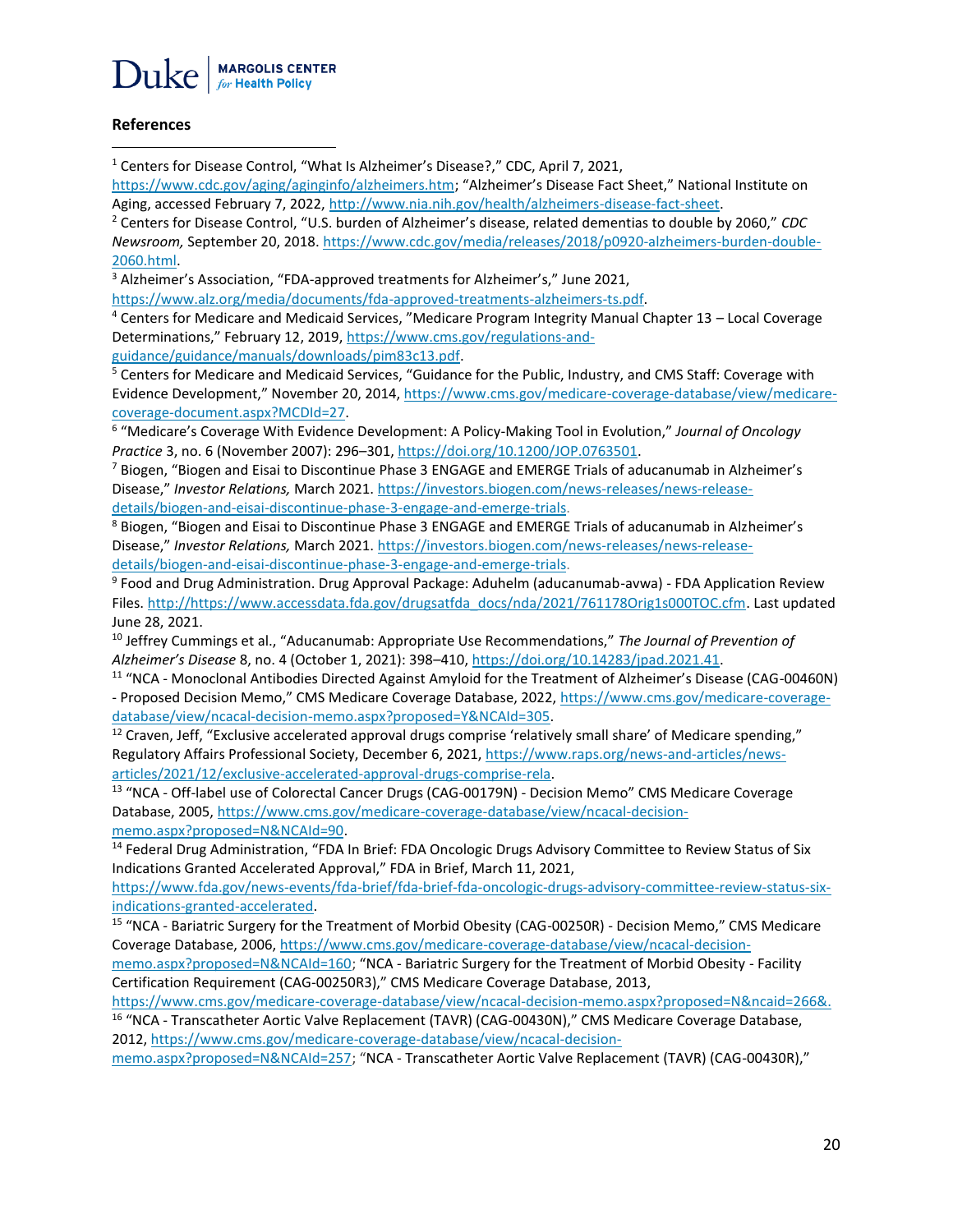CMS Medicare Coverage Database, 2019[, https://www.cms.gov/medicare-coverage-database/view/ncacal](https://www.cms.gov/medicare-coverage-database/view/ncacal-decision-memo.aspx?proposed=N&NCAId=293&bc=ACAAAAAAQAAA&)[decision-memo.aspx?proposed=N&NCAId=293&bc=ACAAAAAAQAAA&.](https://www.cms.gov/medicare-coverage-database/view/ncacal-decision-memo.aspx?proposed=N&NCAId=293&bc=ACAAAAAAQAAA&)

<sup>17</sup> Jeffrey Cummings et al., "Aducanumab: Appropriate Use Recommendations," *The Journal of Prevention of Alzheimer's Disease* 8, no. 4 (October 1, 2021): 398–410[, https://doi.org/10.14283/jpad.2021.41.](https://doi.org/10.14283/jpad.2021.41)

<sup>18</sup> Center For Drug Evaluation And Research, "Risk Assessment and Risk Mitigation Review(s): Application Number: 761178Orig1s000," FDA, June 7, 2021,

[https://www.accessdata.fda.gov/drugsatfda\\_docs/nda/2021/761178Orig1s000RiskR.pdf](https://www.accessdata.fda.gov/drugsatfda_docs/nda/2021/761178Orig1s000RiskR.pdf)*.* 

<sup>19</sup> See, e.g., data from the TRAILBLAZER-ALZ trial presented in July 2021 showed that *donanemab* led to rapid amyloid reduction in the first six months of treatment, which was sustained to the end of the trial, and people who were switched to placebo did not reaccumulate amyloid after one year: "On Donanemab, Plaques Plummet. Off Donanemab, They Stay Away," AlzForum, Series – Alzheimer's Association International Conference, August 6 2021, [https://www.alzforum.org/news/conference-coverage/donanemab-plaques-plummet-donanemab-they](https://www.alzforum.org/news/conference-coverage/donanemab-plaques-plummet-donanemab-they-stay-away)[stay-away.](https://www.alzforum.org/news/conference-coverage/donanemab-plaques-plummet-donanemab-they-stay-away)

<sup>20</sup> See, e.g, Chad J. Swanson et al., "A Randomized, Double-Blind, Phase 2b Proof-of-Concept Clinical Trial in Early Alzheimer's Disease with Lecanemab, an Anti-Aβ Protofibril Antibody," *Alzheimer's Research & Therapy* 13, no. 1 (April 17, 2021): 80, [https://doi.org/10.1186/s13195-021-00813-8;](https://doi.org/10.1186/s13195-021-00813-8) Joseph Pleen and Ryan Townley, "Alzheimer's Disease with Lecanemab, an Anti-Aβ Protofibril Antibody," *Alzheimer's Research & Therapy* 13, no. 1 (April 17, 2021): 80,<https://doi.org/10.1186/s13195-021-00813-8>; Gregory Klein et al., "Gantenerumab Reduces Amyloid-β Plaques in Patients with Prodromal to Moderate Alzheimer's Disease: A PET Substudy Interim Analysis," *Alzheimer's Research & Therapy* 11, no. 1 (December 12, Clinical Trial Update 2019): 101,

<https://doi.org/10.1186/s13195-019-0559-z>; Mark A. Mintun et al., "Donanemab in Early Alzheimer's Disease," *New England*–2021," *Journal of Medicine*, March 13*Neurology*, October 5, 2021,

[https://doi.org/10.1056/NEJMoa2100708;](https://doi.org/10.1056/NEJMoa2100708) and Erik S. [https://doi.org/10.1007/s00415-021-10790-5;](https://doi.org/10.1007/s00415-021-10790-5) Erik S. Musiek, Teresa Gomez-Isla, and David M. Holtzman, "Aducanumab for Alzheimer Disease: The Amyloid Hypothesis Moves from Bench to Bedside," *The Journal of Clinical Investigation* 131, no. 20 (October 15, 2021), [https://doi.org/10.1172/JCI154889.](https://doi.org/10.1172/JCI154889)

<sup>21</sup> A.M. Wessels et al., "A Combined Measure of Cognition and Function for Clinical Trials: The Integrated Alzheimer's Disease Rating Scale (IADRS)," *The Journal of Prevention of Alzheimer's Disease* 2, no. 4 (December 1, 2015): 227–41, [https://doi.org/10.14283/jpad.2015.82;](https://doi.org/10.14283/jpad.2015.82H) Hong Liu-Seifert et al., "Statistical Properties of Continuous Composite Scales and Implications for Drug Development," *Journal of Biopharmaceutical Statistics* 27, no. 6 (November 2, 2017): 1104–14[, https://doi.org/10.1080/10543406.2017.1315819.](https://doi.org/10.1080/10543406.2017.1315819)

<sup>22</sup> "A Study to Confirm Safety and Efficacy of Lecanemab in Participants with Early Alzheimer's Disease" ClinicalTrials.gov, October 2021.

[https://clinicaltrials.gov/ct2/show/NCT03887455?cond=lecanemab&phase=2&draw=2&rank=1.](https://clinicaltrials.gov/ct2/show/NCT03887455?cond=lecanemab&phase=2&draw=2&rank=1) <sup>23</sup> "Safety and Efficacy Study of Gantenerumab in Participants With Early Alzheimer's Disease" ClinicalTrials.gov, January 2022.

[https://clinicaltrials.gov/ct2/show/NCT03443973?term=gantenerumab&phase=23&draw=2&rank=1.](https://clinicaltrials.gov/ct2/show/NCT03443973?term=gantenerumab&phase=23&draw=2&rank=1)

<sup>24</sup> "A Study of Donanemab (LY3002813) in Participants With Early Alzheimer's Disease (TRAILBLAZER-ALZ) 2" ClinicalTrials.gov, January 2022.

[https://clinicaltrials.gov/ct2/show/NCT04437511?term=Donanemab&phase=23&draw=2&rank=2.](https://clinicaltrials.gov/ct2/show/NCT04437511?term=Donanemab&phase=23&draw=2&rank=2)

<sup>25</sup> Center for Drug Evaluation and Research, "'FDA Facilitates the Use of Surrogate Endpoints in Drug Development' November 5, 2018 Issue," FDA, December 20, 2019, [https://www.fda.gov/drugs/fda-facilitates-use-surrogate](https://www.fda.gov/drugs/fda-facilitates-use-surrogate-endpoints-drug-development-november-5-2018-issue)[endpoints-drug-development-november-5-2018-issue.](https://www.fda.gov/drugs/fda-facilitates-use-surrogate-endpoints-drug-development-november-5-2018-issue)

<sup>26</sup> Center for Drug Evaluation and Research, "Surrogate Endpoint Resources for Drug and Biologic Development," FDA, January 29, 2021, [https://www.fda.gov/drugs/development-resources/surrogate-endpoint](https://www.fda.gov/drugs/development-resources/surrogate-endpoint-resources-drug-and-biologic-development)[resources-drug-and-biologic-development.](https://www.fda.gov/drugs/development-resources/surrogate-endpoint-resources-drug-and-biologic-development)

<sup>27</sup> Center for Drug Evaluation and Research, "Table of Surrogate Endpoints That Were the Basis of Drug Approval or Licensure," FDA, September 16, 2021, [https://www.fda.gov/drugs/development-resources/table-surrogate](https://www.fda.gov/drugs/development-resources/table-surrogate-endpoints-were-basis-drug-approval-or-licensure)[endpoints-were-basis-drug-approval-or-licensure.](https://www.fda.gov/drugs/development-resources/table-surrogate-endpoints-were-basis-drug-approval-or-licensure)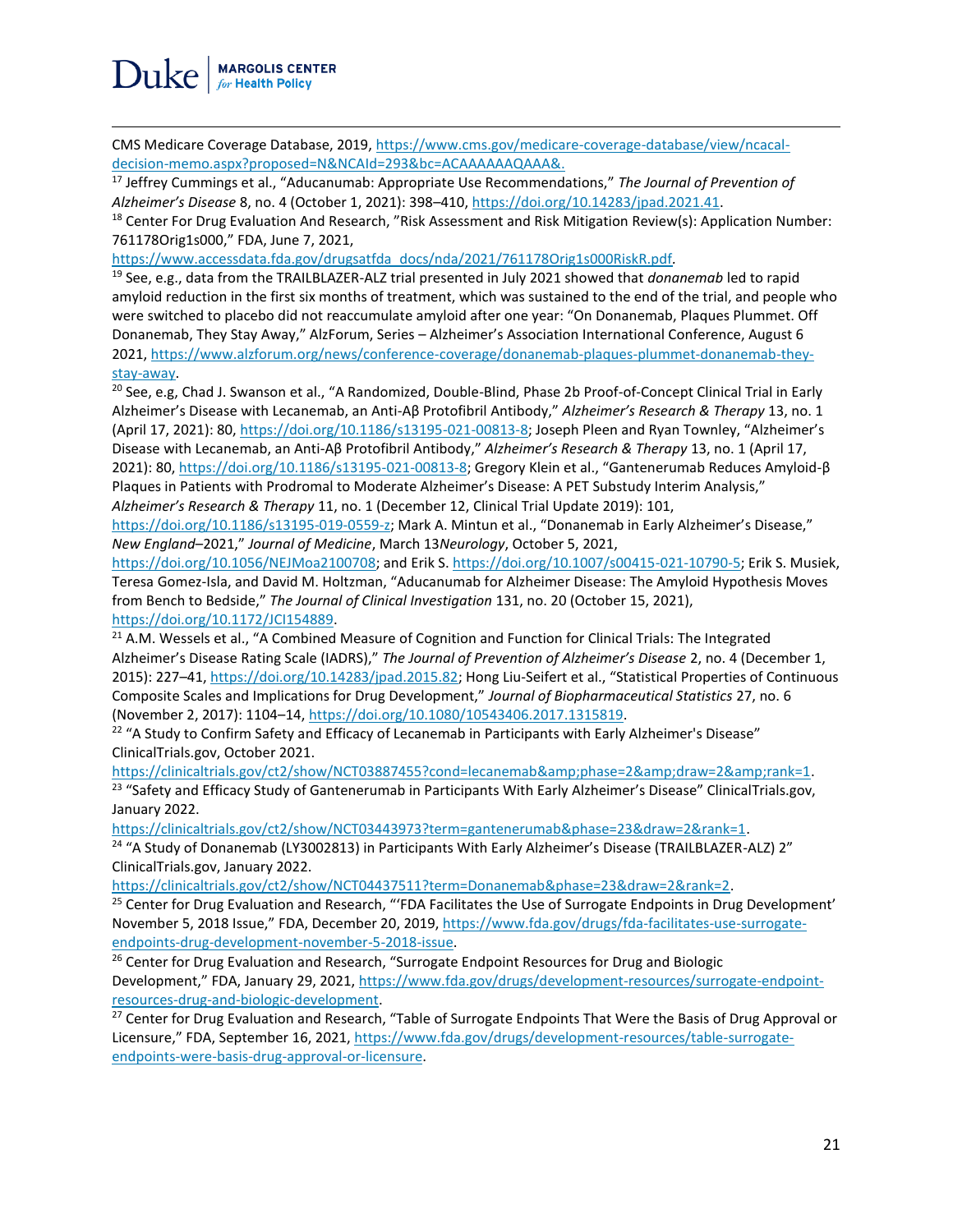<sup>28</sup> From 1992 through 2019, the FDA has used surrogate end points approximately 194 times to approve cancer drugs, and about 1 in 3 times, a surrogate endpoint was used for the first time in a particular type of cancer: Emerson Y. Chen, Alyson Haslam, and Vinay Prasad, "FDA Acceptance of Surrogate End Points for Cancer Drug Approval: 1992-2019," *JAMA Internal Medicine* 180, no. 6 (June 1, 2020): 912–14, [https://doi.org/10.1001/jamainternmed.2020.1097.](https://doi.org/10.1001/jamainternmed.2020.1097)

<sup>29</sup> "EISAI and Biogen Inc. Announce U.S. FDA Grants Breakthrough Therapy Designation for LECANEMAB (BAN2401), an Anti-Amyloid Beta Protofibril Antibody for the Treatment of Alzheimer's Disease" accessed August 10, 2021, [https://investors.biogen.com/news-releases/news-release-details/eisai-and-biogen-inc-announce-us](https://investors.biogen.com/news-releases/news-release-details/eisai-and-biogen-inc-announce-us-fda-grants-breakthrough-therapy)[fda-grants-breakthrough-therapy](https://investors.biogen.com/news-releases/news-release-details/eisai-and-biogen-inc-announce-us-fda-grants-breakthrough-therapy); "Lilly Releases Donanemab Data That Demonstrated Relationship between Reduction of Amyloid Plaque and Slowing of Cognitive Decline | Eli Lilly and Company," accessed August 10, 2021, [https://investor.lilly.com/news-releases/news-release-details/lilly-releases-donanemab-data-demonstrated-](https://investor.lilly.com/news-releases/news-release-details/lilly-releases-donanemab-data-demonstrated-relationship-between)

[relationship-between](https://investor.lilly.com/news-releases/news-release-details/lilly-releases-donanemab-data-demonstrated-relationship-between); "Gantenerumab Reduces Amyloid-β Plaques in Patients with Prodromal to Moderate Alzheimer's Disease: A PET Substudy Interim Analysis" *Alzheimer's Research & Therapy,* accessed August 10, 2021, [https://alzres.biomedcentral.com/articles/10.1186/s13195-019-0559-z.](https://alzres.biomedcentral.com/articles/10.1186/s13195-019-0559-z)

<sup>30</sup> Center for Drug Evaluation and Research, "'FDA Facilitates the Use of Surrogate Endpoints in Drug Development' November 5, 2018 Issue," FDA, December 20, 2019, [https://www.fda.gov/drugs/fda-facilitates-use-surrogate](https://www.fda.gov/drugs/fda-facilitates-use-surrogate-endpoints-drug-development-november-5-2018-issue)[endpoints-drug-development-november-5-2018-issue.](https://www.fda.gov/drugs/fda-facilitates-use-surrogate-endpoints-drug-development-november-5-2018-issue)

<sup>31</sup> Brooks-LaSure C., Fowler E., et al., "Innovation at the Centers for Medicare and Medicaid Services: A Vision for the Next 10 Years," Health Affairs, Aug 12, 2021

[https://www.healthaffairs.org/do/10.1377/forefront.20210812.211558/full/.](https://www.healthaffairs.org/do/10.1377/forefront.20210812.211558/full/)

<sup>32</sup> "NCA - Transcatheter Edge-to-Edge Replacement (TEER) (CAG-00438R)," CMS Medicare Coverage Database, 2021, [https://www.cms.gov/medicare-coverage-database/view/ncacal-decision-](https://www.cms.gov/medicare-coverage-database/view/ncacal-decision-memo.aspx?proposed=N&NCAId=297&bc=AAgAAAAACAAA)

[memo.aspx?proposed=N&NCAId=297&bc=AAgAAAAACAAA;](https://www.cms.gov/medicare-coverage-database/view/ncacal-decision-memo.aspx?proposed=N&NCAId=297&bc=AAgAAAAACAAA) Society of Thoracic Surgeons & ACC Quality Improvement for Institutions, "STS/ACC TVT Registry," [https://www.ncdr.com/WebNCDR/tvt/publicpage/home.](https://www.ncdr.com/WebNCDR/tvt/publicpage/home) <sup>33</sup> "Alzheimer's Association Announces National Effort to Collect," Alzheimer's Association, November 9, 2021, [https://alz.org/news/2021/alzheimers-association-announces-national-effort.](https://alz.org/news/2021/alzheimers-association-announces-national-effort)

<sup>34</sup> "NCA - Transcatheter Aortic Valve Replacement (TAVR) (CAG-00430R) - Decision Memo," CMS Medicare Coverage Database, 2019, [https://www.cms.gov/medicare-coverage-database/view/ncacal-decision](https://www.cms.gov/medicare-coverage-database/view/ncacal-decision-memo.aspx?proposed=N&NCAId=293&bc=ACAAAAAAQAAA)[memo.aspx?proposed=N&NCAId=293&bc=ACAAAAAAQAAA.](https://www.cms.gov/medicare-coverage-database/view/ncacal-decision-memo.aspx?proposed=N&NCAId=293&bc=ACAAAAAAQAAA) 

<sup>35</sup> "NCA - Chimeric Antigen Receptor (CAR) T-cell Therapy for Cancers (CAG-00451N) - Decision Memo," CMS Medicare Coverage Database, 2019, [https://www.cms.gov/medicare-coverage-database/view/ncacal-decision](https://www.cms.gov/medicare-coverage-database/view/ncacal-decision-memo.aspx?proposed=N&ncaid=291)[memo.aspx?proposed=N&ncaid=291.](https://www.cms.gov/medicare-coverage-database/view/ncacal-decision-memo.aspx?proposed=N&ncaid=291)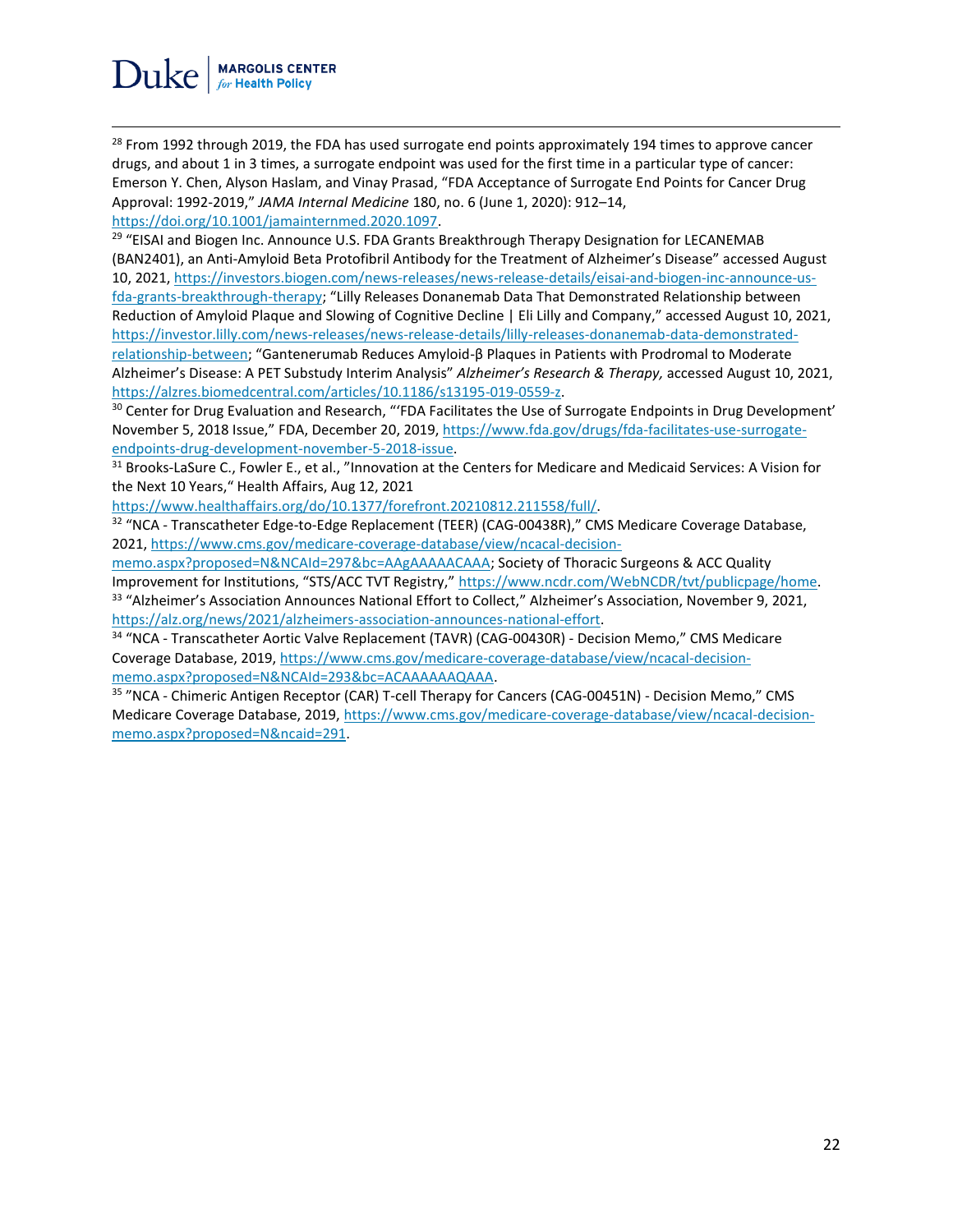

### **Appendix**

### **Table 1: Ongoing Clinical Trials of mAb Treatments for AD**

| Product    | <b>FDA Clinical Trial</b>                                                                                                                                                                                                                                                      | <b>Safety and Efficacy Endpoints</b>                                                                                                                                                                                                                     | <b>Surrogate</b><br><b>Endpoint</b>                | <b>Expected</b><br>Timeline(s)                                                                                                                                            | <b>Relevant</b><br><b>Sources</b>                                                                                                                           |
|------------|--------------------------------------------------------------------------------------------------------------------------------------------------------------------------------------------------------------------------------------------------------------------------------|----------------------------------------------------------------------------------------------------------------------------------------------------------------------------------------------------------------------------------------------------------|----------------------------------------------------|---------------------------------------------------------------------------------------------------------------------------------------------------------------------------|-------------------------------------------------------------------------------------------------------------------------------------------------------------|
| Aducanumab | "221AD301 Phase 3 Study<br>of Aducanumab (BIIB037)<br>in Early Alzheimer's<br>Disease (ENGAGE),"<br>Phase 3, NCT02477800;<br>"221AD302 Phase 3 Study<br>of Aducanumab (BIIB037)<br>in Early Alzheimer's<br>Disease (EMERGE),"<br>Phase 3, NCT02484547                          | Primary: CDR-SB<br>Secondary: MMSE, ADAS-Cog13,<br>ADCS-ADL-MCI                                                                                                                                                                                          | Amyloid<br>plaque<br>reduction                     | FDA Approval: June<br>7,2021                                                                                                                                              | https://clinicalt<br>rials.gov/ct2/sh<br>ow/NCT024778<br>00;<br>https://clinicalt<br>rials.gov/ct2/sh<br>ow/NCT024845<br>47                                 |
|            | "A Study to Evaluate<br>Safety and Tolerability of<br>Aducanumab in<br>Participants With<br>Alzheimer's Disease Who<br><b>Had Previously</b><br>Participated in the<br><b>Aducanumab Studies</b><br>221AD103, 221AD301,<br>221AD302 and<br>221AD205," Phase 3b,<br>NCT04241068 | Safety Endpoints: Number of<br>participants with AEs and SAEs,<br>AEs leading to treatment<br>discontinuation, ARIA-E, ARIA-H,<br>and presence of ADAs                                                                                                   | N/a                                                | <b>Estimated study</b><br>completion date:<br>October 2023                                                                                                                | https://clinicalt<br>rials.gov/ct2/sh<br>ow/NCT042410<br>68                                                                                                 |
|            | <b>ENVISION Confirmatory</b><br>Study, Phase 4, protocol<br>submission to FDA<br>anticipated in March<br>2022                                                                                                                                                                  | Primary: CDR-SB<br>Secondary: ADAS-Cog13, ADCS-<br>ADL-MCI, iADRS, MMSE, NPI-10                                                                                                                                                                          | N/a                                                | <b>Estimated primary</b><br>completion date:<br>around 2023 (18<br>months after<br>initiation);<br>Study completion<br>date: around 2026<br>(4 years after<br>initiation) | https://investor<br>s.biogen.com/n<br>ews-<br>releases/news-<br>release-<br>details/update-<br>phase-4-<br>envision-<br>confirmatory-<br>study-<br>aduhelmr |
| Donanemab  | "A Study of Donanemab<br>(LY3002813) in<br>Participants With Early<br>Alzheimer's Disease<br>(TRAILBLAZER-ALZ 2),"<br>Phase 3, NCT04437511                                                                                                                                     | Primary: iADRS<br>Secondary: MMSE, ADAS-Cog13,<br>CDR-SB, ADCS-iADL, amyloid and reduction &<br>tau plaque deposition, change in<br>brain volume, serum<br>concentration of donanemab,<br>presence of ADAs<br>(Safety cohort endpoints not<br>published) | Amyloid and<br>tau plaque<br>complete<br>clearance | <b>Estimated primary</b><br>completion date:<br>February 2023;<br>Study completion:<br>December 2023                                                                      | https://clinicalt<br>rials.gov/ct2/sh<br>ow/NCT044375<br>11                                                                                                 |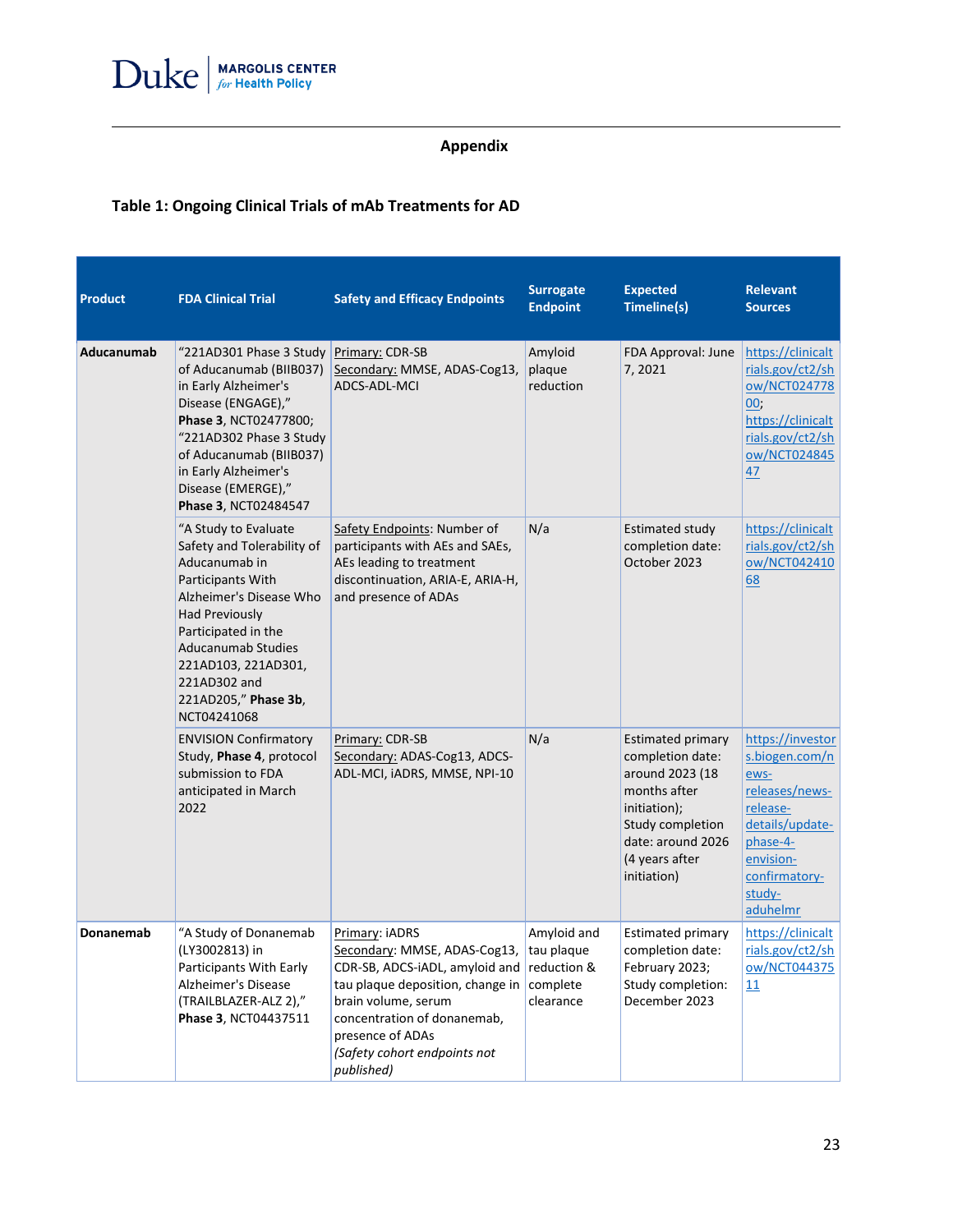$\text{Duke}$  | MARGOLIS CENTER

|              | "A Donanemab<br>(LY3002813) Prevention<br>Study in Participants With<br>Alzheimer's Disease<br>(TRAILBLAZER-ALZ 3),"<br>Phase 3, NCT05026866<br>"A Study of Donanemab<br>(LY3002813) Compared<br>With Aducanumab in<br>Participants With Early<br>Symptomatic Alzheimer's<br>Disease (TRAILBLAZER-<br>ALZ 4)," Phase 3,<br>NCT05108922 | Primary: CDR-GS<br>Secondary: ISTL, CPAL, iDSSTm,<br>Category Fluency, FNAME, BPS-<br>O, CBB, CDR-SB, CFI, MoCA,<br>serum concentration of<br>donanemab, presence of ADAs<br>Primary: Percentage of<br>participants who reach complete plaque<br>amyloid plaque clearance<br>Secondary: mean absolute<br>change and percent change<br>amyloid plaque, time to reach<br>complete amyloid plaque<br>clearance | N/a<br>Amyloid<br>reduction &<br>complete<br>clearance | <b>Estimated primary</b><br>completion date:<br>September 2027;<br>Study completion:<br>November 2027<br><b>Estimated primary</b><br>completion date:<br>June 2022;<br>Study completion:<br><b>June 2023</b> | https://clinicalt<br>rials.gov/ct2/sh<br>ow/NCT050268<br>66<br>https://clinicalt<br>rials.gov/ct2/sh<br>ow/NCT051089<br>22 |
|--------------|----------------------------------------------------------------------------------------------------------------------------------------------------------------------------------------------------------------------------------------------------------------------------------------------------------------------------------------|-------------------------------------------------------------------------------------------------------------------------------------------------------------------------------------------------------------------------------------------------------------------------------------------------------------------------------------------------------------------------------------------------------------|--------------------------------------------------------|--------------------------------------------------------------------------------------------------------------------------------------------------------------------------------------------------------------|----------------------------------------------------------------------------------------------------------------------------|
| Lecanemab    | "A Study to Confirm<br>Safety and Efficacy of<br>Lecanemab in<br>Participants With Early<br><b>Alzheimer's Disease</b><br>(Clarity AD)," Phase 3,<br>NCT03887455                                                                                                                                                                       | Primary: CDR-SB (core study and<br>extension phase)<br><b>Extension Phase (safety):</b><br>Number of participants with<br>AEs, clinically significant change<br>in vital signs values, abnormal<br>MRI and ECG values, clinically<br>significant findings in laboratory<br>values, positive ADAs, and<br>suicidality<br>Secondary: Amyloid PET SUVR<br>composite, ADCOMS; ADAS-<br>cog14                    | Amyloid<br>plaque<br>reduction                         | <b>Estimated primary</b><br>completion date:<br>September 2022;<br>Study completion:<br>2024                                                                                                                 | https://clinicalt<br>rials.gov/ct2/sh<br>ow/NCT038874<br>55                                                                |
| Gantenerumab | "Efficacy and Safety Study<br>of Gantenerumab in<br>Participants With Early<br>Alzheimer's Disease<br>(AD)," Phase 3,<br>NCT03444870                                                                                                                                                                                                   | Primary: CDR-SB;<br>Secondary: MMSE, ADAS-Cog11,<br>ADAS-Cog13, Verbal Fluency<br>Task Score, FAQ, ADCS-ADL,<br>percentage with AEs, change in<br>Columbia-Suicide Severity Rating<br>Scale score, percentage of<br>participants with ARIA-E and<br>ARIA-H, injection-site reactions,<br>ADAs, amyloid and tau load, CSF<br>marker of disease                                                               | Amyloid and<br>tau plaque<br>reduction                 | <b>Estimated primary</b><br>completion date:<br>September 2022;<br>Study completion:<br>October 2026                                                                                                         | https://clinicalt<br>rials.gov/ct2/sh<br>ow/NCT034448<br>70                                                                |
|              | "A Study to Evaluate the<br>Safety, Tolerability, and<br>Efficacy of Long-term<br>Gantenerumab<br>Administration in<br>Participants With<br>Alzheimer's Disease<br>(AD)," Phase 3,<br>NCT04374253                                                                                                                                      | Primary: Percentage of<br>participants with AEs, SAEs,<br>change in Columbia-Suicide<br>Severity Rating Scale score,<br>percentage of participants with<br>ARIA-E and ARIA-H, injection-site<br>reactions<br>Secondary:<br>CDR, MMSE, ADAS-Cog11, ADAS-<br>Cog13, Verbal Fluency Task<br>Score, FAQ, ADCS-ADL, ADAs                                                                                         | N/a                                                    | <b>Estimated primary</b><br>completion date:<br>October 2024;<br>Study completion:<br>December 2024                                                                                                          | https://clinicalt<br>rials.gov/ct2/sh<br>ow/NCT043742<br>53                                                                |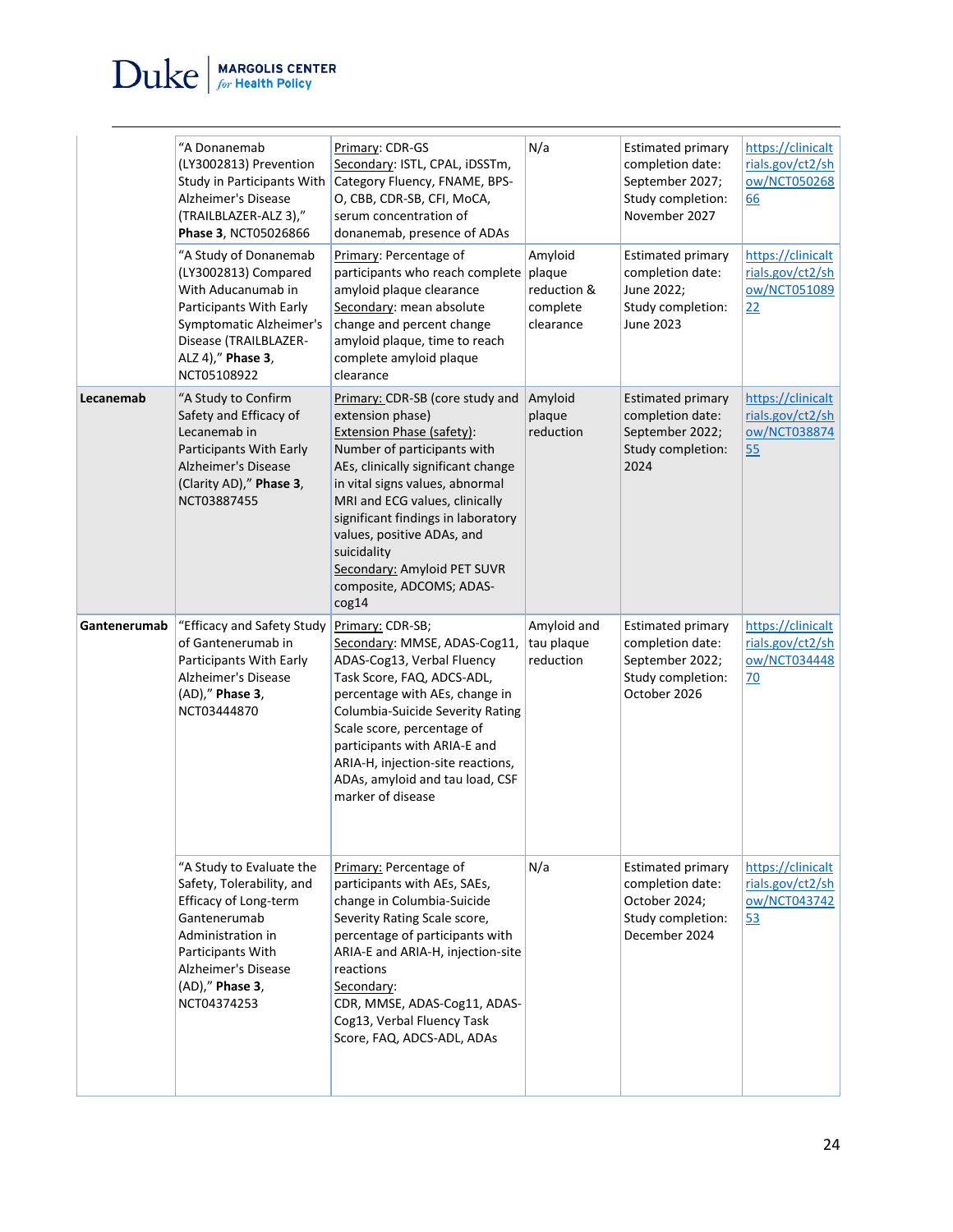#### **Notes:**

 $\overline{a}$ 

1. Acronyms in the "Safety and Efficacy Endpoints" column: *Instruments:*

- ADAS-Cog11 and ADAS-Cog13: The Alzheimer's Disease Assessment Scale–Cognitive Subscale (11- and 13 item versions)
	- ADCOMS: Alzheimer's disease composite score (see Note 2)
	- ADCS-ADL-MCI: Alzheimer's Disease Cooperative Study-Activities of Daily Living (ADL) in patients with Mild Cognitive Impairment (MCI)
	- ADCS-iADL: Alzheimer's Disease Cooperative Study-Integrated Activities of Daily Living
	- BPS-O: Behavioral Pattern Separation-Object test
	- CBB: Cogstate Brief Battery
	- CDR-SB and GS: Clinical Dementia Rating scale Sum of Boxes and Global Score
	- CFI: Cognitive Function Index
	- CPAL: Continuous Paired Associate Learning
	- FAQ: Functional Activities Questionnaire
	- FNAME: Face Name Association Test
	- iADRS: Integrated Alzheimer's Disease Rating Scale (see Note 3)
	- IDSSTm: International Daily Symbol Substitution Test-Medicines
	- MMSE: Mini-Mental State Examination
	- MoCA: Montreal Cognitive Assessment
	- NPI-10: Neuropsychiatric Inventory-10 items/domains

#### *Other:*

- ADAs: Anti-drug antibodies
- AEs, SAEs: Adverse events, severe adverse events
- ARIA-E and H: Amyloid-Related Imaging Abnormalities-Edema and Haemosiderin
- ECG: Electrocardiogram
- CSF: Cerebrospinal Fluid
- MRI: Magnetic resonance imaging
- PET SUVR: Positron Emission Tomography (PET) Standardized Uptake Value Ratio
- 2. ADCOMS consists of 4 ADAS-Cog subscale items, 2 MMSE items, and all 6 CDR-SB items: Jinping Wang et al., "ADCOMS: A Composite Clinical Outcome for Prodromal Alzheimer's Disease Trials," *Journal of Neurology, Neurosurgery, and Psychiatry* 87, no. 9 (September 2016): 993–99[, https://doi.org/10.1136/jnnp-2015-](https://doi.org/10.1136/jnnp-2015-312383) [312383.](https://doi.org/10.1136/jnnp-2015-312383)
- 3. The iADRS score is a composite of ADAS-Cog13 and the ADCS-iADL: A.M. Wessels et al., "A Combined Measure of Cognition and Function for Clinical Trials: The Integrated Alzheimer's Disease Rating Scale (IADRS)," *The Journal of Prevention of Alzheimer's Disease* 2, no. 4 (December 1, 2015): 227–41, [https://doi.org/10.14283/jpad.2015.82.](https://doi.org/10.14283/jpad.2015.82)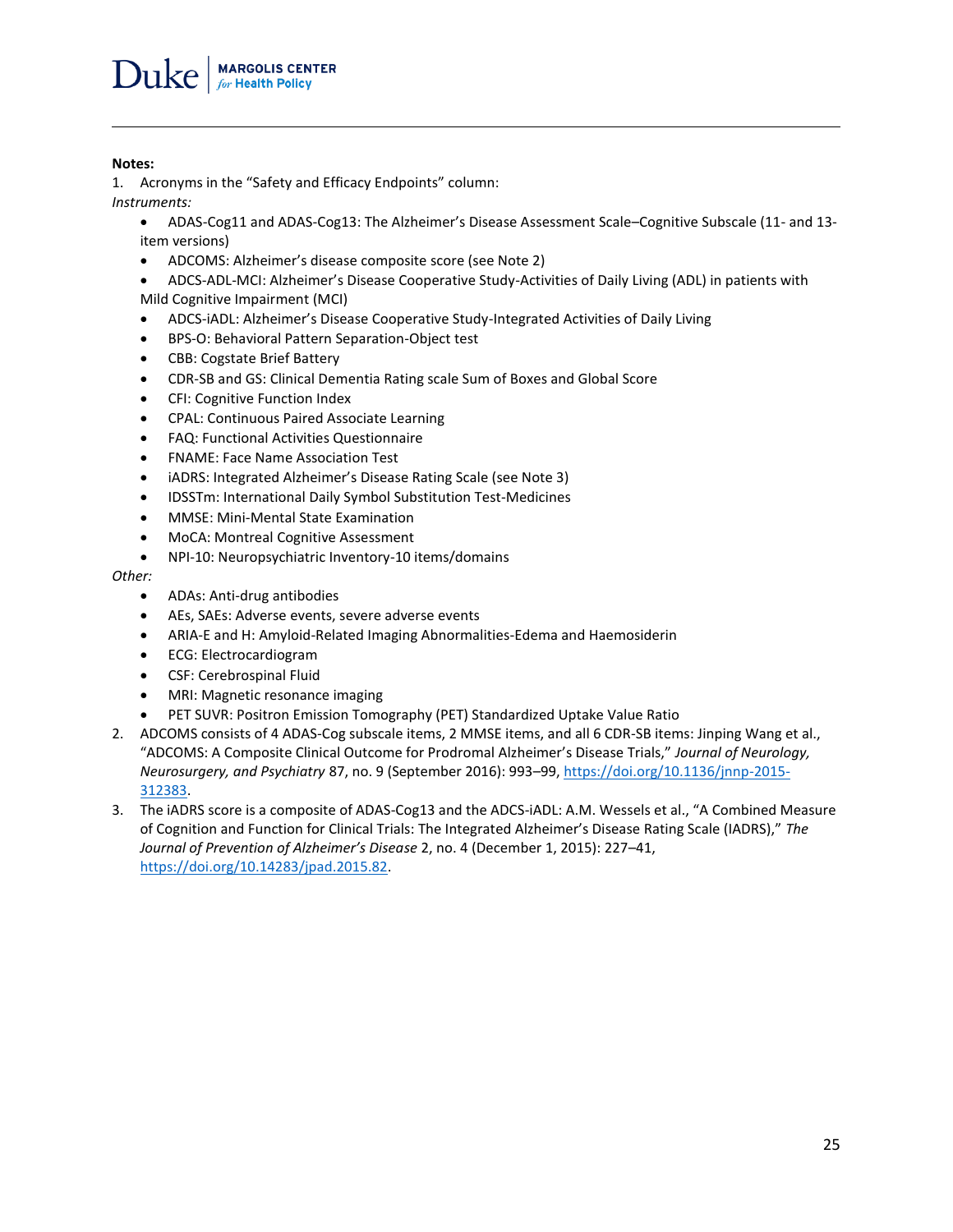### **Table 2: Relevant Past CED Proposed and Final Decisions**

| <b>Product or</b><br><b>Treatment</b>                                                                                  | <b>Proposed</b><br><b>Coverage</b><br><b>Decision</b>                                                                                              | <b>Final Coverage</b><br><b>Decision</b>                                                                                                                                                  | <b>Reasons for Changing or for</b><br><b>Maintaining Proposed Decision</b>                                                                                                                                                                                                                                                                                                         |
|------------------------------------------------------------------------------------------------------------------------|----------------------------------------------------------------------------------------------------------------------------------------------------|-------------------------------------------------------------------------------------------------------------------------------------------------------------------------------------------|------------------------------------------------------------------------------------------------------------------------------------------------------------------------------------------------------------------------------------------------------------------------------------------------------------------------------------------------------------------------------------|
| Percutaneous left atrial<br>appendage closure<br>(LAAC) for non-valvular<br>atrial fibrillation<br>(CAG-00445N)        | RCTs, with any non-<br>RCTs needing to<br>compare non-<br>interventional controls<br>of OAC therapy to<br>answer additional<br>research questions. | Coverage in cases where<br>patients fit certain<br>criteria and when<br>hospitals are<br>participating in a registry<br>to collect information<br>four years following<br>procedure.      | Removed registry control arm after<br>$\bullet$<br>receiving comments from providers that<br>it would be difficult.<br>Registry would better reflect disease<br>$\bullet$<br>burden across populations.                                                                                                                                                                            |
| <b>CAR-T Cell Therapy for</b><br><b>Cancers</b><br>(CAG-00451N)                                                        | CMS-approved clinical<br>studies or prospective<br>registries for FDA-<br>approved indications                                                     | Coverage when<br>administered at<br>healthcare facilities<br>enrolled in the FDA risk<br>evaluation and mitigation<br>strategies                                                          | Promise of upcoming FDA postmarket<br>$\bullet$<br>studies to supplement evidence<br>For patients for whom CAR-T might be a<br>treatment of last resort, there was<br>enough evidence to show promising<br>impact on health outcomes.                                                                                                                                              |
| <b>Leadless Pacemakers</b><br>(CAG-00448N)                                                                             | Coverage for FDA-<br>approved clinical<br>research studies                                                                                         | Coverage for FDA-<br>approved studies, in<br>addition to prospective<br>longitudinal studies for<br>devices with an ongoing<br>or completed post-<br>approval study.                      | Expanded proposed decision to include<br>$\bullet$<br>prospective longitudinal studies to<br>address concerns about equitable access<br>to the new technology.<br>Because CMS was mostly concerned with<br>$\bullet$<br>long-term longevity and device<br>durability, longitudinal studies were a<br>promising option.                                                             |
| Percutaneous Image-<br>guided Lumbar<br>Decompression for<br><b>Lumbar Spinal Stenosis</b><br>(CAG-00433R)             | <b>Clinical trials</b><br>(conducted by<br>previous study<br>sponsors who had<br>conducted RCTs) with<br>prospective cohort<br>studies.            | Prospective, longitudinal<br>studies                                                                                                                                                      | $\bullet$<br>CMS decided to cover prospective<br>longitudinal studies after one RCT<br>completion during the previous CED<br>period showed promise of health<br>improvements.<br>Endpoints were not strong enough to<br>prove clinical benefit in the long-term,<br>partially because the disease pathway<br>and symptoms are not fully understood.                                |
| <b>Vagus Nerve</b><br><b>Stimulation (VNS) for</b><br><b>Treatment Resistant</b><br><b>Depression</b><br>(CAG-00313R2) | CMS-approved,<br>double-blind,<br>randomized, placebo-<br>controlled trials                                                                        | CMS-approved, double-<br>blind, randomized,<br>placebo-controlled trials.<br>Possibility of prospective,<br>longitudinal studies for<br>existing RCT completion<br>with positive findings | Not enough evidence on effectiveness,<br>$\bullet$<br>with evidence that traditional<br>treatments could still successfully<br>ameliorate symptoms.<br>Saw a need to minimize bias in studies.<br>Offered potential reporting measures<br>and explanation that "positive findings"<br>meant depression remission based on<br>depression scales used in APA Practice<br>Guidelines. |
| <b>Autologous Platelet-</b><br>rich Plasma<br>(CAG-00190R3)                                                            | RCT                                                                                                                                                | Prospective studies with<br>comparison arm                                                                                                                                                | Previous trials and studies were based on<br>different preparation, concentration, and<br>quantity of product, so registry data                                                                                                                                                                                                                                                    |